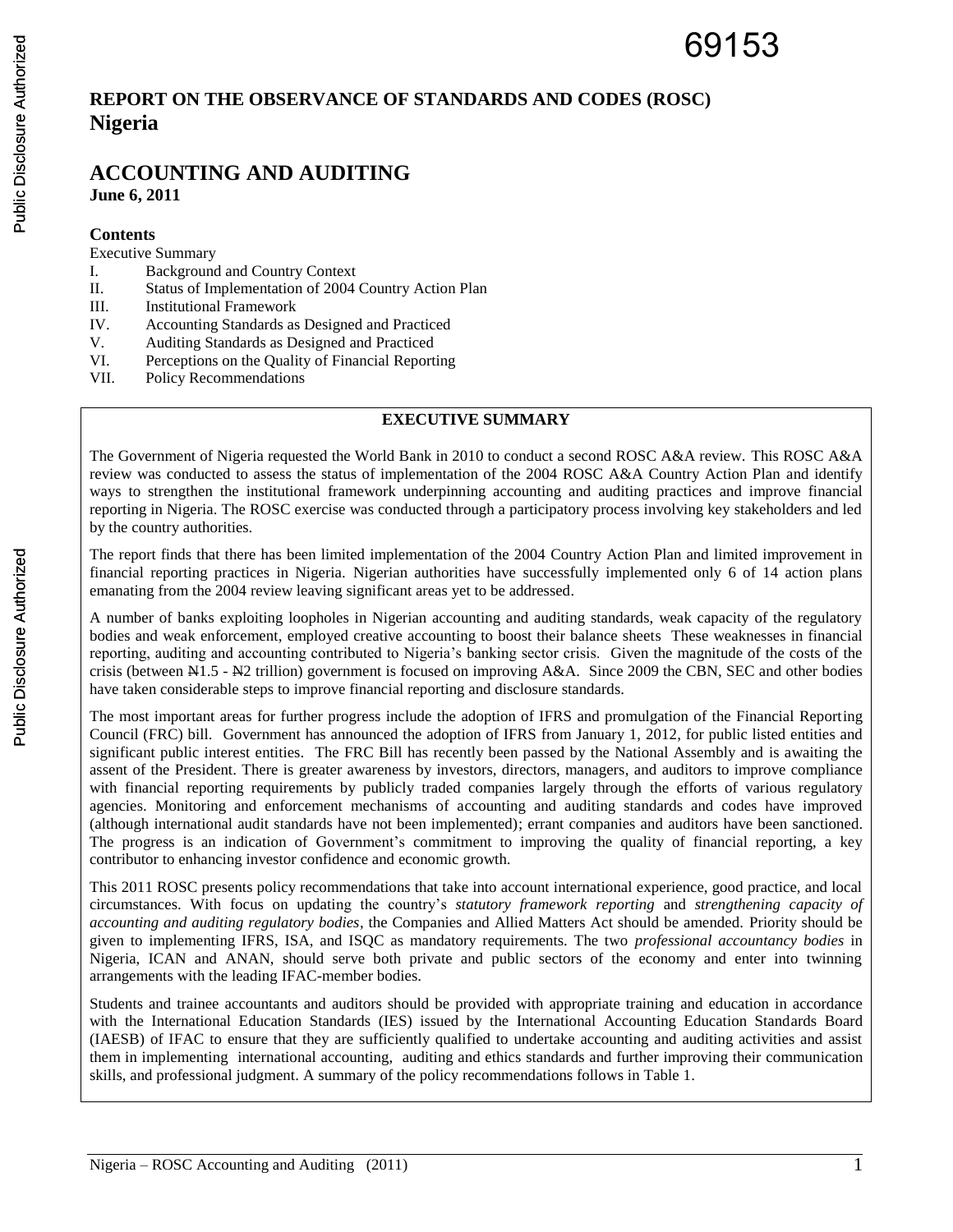| <b>Table 1. Summary of Policy Recommendations</b>                                                                                                                                                                                                                                                                                                                                                                               |                |                                                     |                               |                                            |                                             |                            |
|---------------------------------------------------------------------------------------------------------------------------------------------------------------------------------------------------------------------------------------------------------------------------------------------------------------------------------------------------------------------------------------------------------------------------------|----------------|-----------------------------------------------------|-------------------------------|--------------------------------------------|---------------------------------------------|----------------------------|
|                                                                                                                                                                                                                                                                                                                                                                                                                                 |                |                                                     | <b>Links with</b><br>current/ | <b>Implementation Schedule</b>             |                                             |                            |
| <b>Actions</b>                                                                                                                                                                                                                                                                                                                                                                                                                  |                | Para<br><b>Responsibility</b><br>forthcoming<br>No. |                               | <b>Short term</b><br>$(1-2 \text{ years})$ | <b>Medium term</b><br>$(3-4 \text{ years})$ | Long term<br>$(5-7 years)$ |
|                                                                                                                                                                                                                                                                                                                                                                                                                                 |                |                                                     |                               |                                            |                                             |                            |
| 1. STATUTORY FRAMEWORK                                                                                                                                                                                                                                                                                                                                                                                                          |                |                                                     |                               |                                            |                                             |                            |
| Amend the CAMA, 1990 to:<br>(a)<br>Provide eligibility requirements for the<br>appointment of statutory auditor<br>Exempt small-size private companies from<br>statutory audit requirements<br>Set in regulations/guidelines penalties for<br>noncompliance with applicable accounting<br>standards and failure to file financial statements<br>with appropriate authorities at levels that can act<br>as effective deterrents. | 57<br>58<br>55 | Government                                          | None                          | X                                          |                                             |                            |
| Prescribe by accounting standards and not law the<br>(b)<br>form and content of financial statements.                                                                                                                                                                                                                                                                                                                           | 56             | Government                                          | None                          | $\mathbf X$                                |                                             |                            |
| Take immediate steps for enactment of the FRC<br>(c)<br>Bill.                                                                                                                                                                                                                                                                                                                                                                   | 59             | Government                                          | None                          | X                                          |                                             |                            |
| 2. ACCOUNTING AND AUDITING REGULATORY BODY                                                                                                                                                                                                                                                                                                                                                                                      |                |                                                     |                               |                                            |                                             |                            |
| Establish and operationalize the Financial<br>(d)<br>Reporting Council immediately after enactment of<br>the FRC Bill, including taking steps to develop<br>FRC institutional capacity.                                                                                                                                                                                                                                         | 60             | <b>NASB</b>                                         | None                          | X                                          |                                             |                            |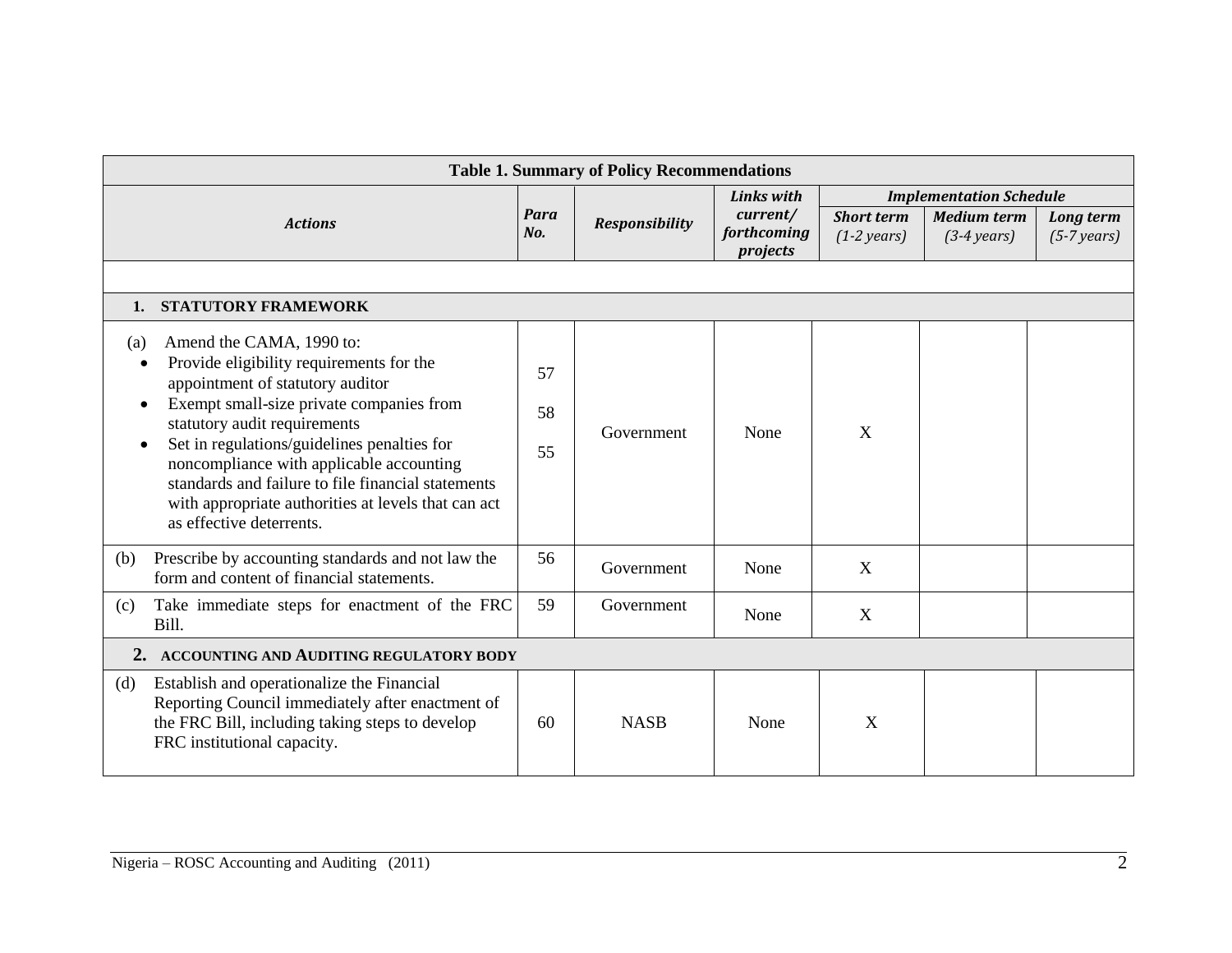|     | <b>Table 1. Summary of Policy Recommendations</b>                                                                                                                         |                |                               |                                     |                                            |                                             |                            |
|-----|---------------------------------------------------------------------------------------------------------------------------------------------------------------------------|----------------|-------------------------------|-------------------------------------|--------------------------------------------|---------------------------------------------|----------------------------|
|     |                                                                                                                                                                           |                |                               | <b>Links with</b>                   |                                            | <b>Implementation Schedule</b>              |                            |
|     | <b>Actions</b>                                                                                                                                                            | Para<br>$N0$ . | <b>Responsibility</b>         | current/<br>forthcoming<br>projects | <b>Short term</b><br>$(1-2 \text{ years})$ | <b>Medium term</b><br>$(3-4 \text{ years})$ | Long term<br>$(5-7 years)$ |
| (e) | The FRC should develop collaborative arrangement<br>with each of the key financial sector regulators -<br>CBN, NDIC, SEC, and NAICOM.                                     | 62             | <b>FRC</b>                    | None                                | X                                          |                                             |                            |
| (f) | Take practical steps for implementation of the road<br>map to IFRS conversion.                                                                                            | 63             | Financial<br>regulators forum | None                                | X                                          |                                             |                            |
| (g) | Make arrangements for mandating the application<br>of current ISA and ISQC.                                                                                               | 64             | <b>FRC</b>                    | None                                | X                                          |                                             |                            |
|     | 3. PROFESSIONAL ACCOUNTANCY BODY                                                                                                                                          |                |                               |                                     |                                            |                                             |                            |
| (h) | Develop the accountancy profession to serve both<br>private and public sectors of the economy.                                                                            | 65             | <b>ICAN/ANAN</b>              | None                                | X                                          |                                             |                            |
| (i) | Strengthen institutional capacity of ICAN with the<br>help of a twining partner to enhance the degree of<br>compliance with IFAC statements of membership<br>obligations. | 66             | <b>ICAN</b>                   | ICAN, IDF                           | X                                          | X                                           |                            |
| (i) | Build institutional capacity of ANAN with the help<br>of a twining partner to meet the requirements of<br>obtaining IFAC membership.                                      | 67             | <b>ANAN</b>                   | None                                | X                                          | X                                           |                            |
| (k) | Pursue vigorously the current ICAN initiative to<br>improve the quality of audit firms to engender<br>quality services.                                                   | 68             | <b>ICAN</b>                   | None                                | X                                          | X                                           |                            |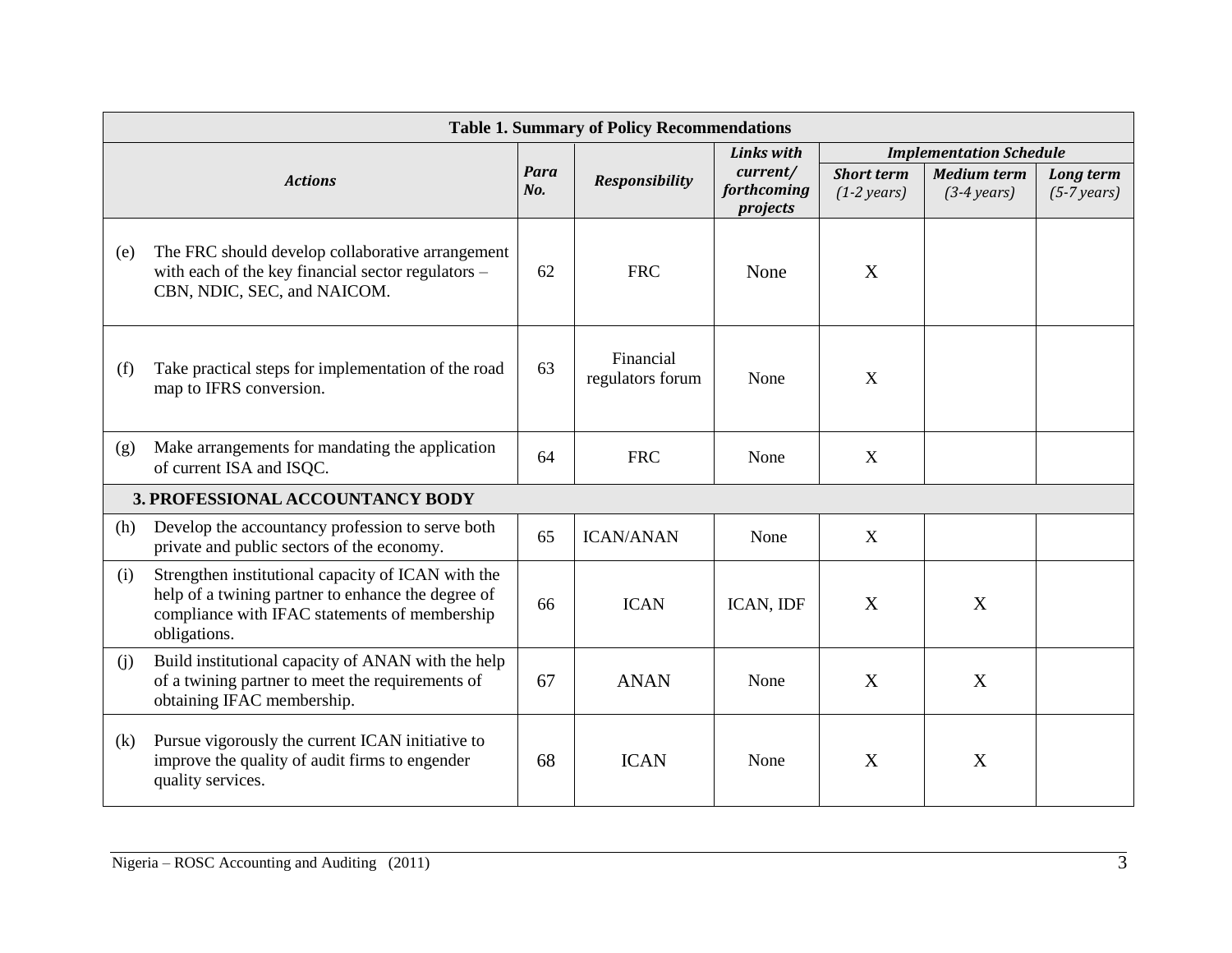| <b>Table 1. Summary of Policy Recommendations</b> |                                                                                                                                                                                 |             |                                             |                                     |                                            |                                             |                            |
|---------------------------------------------------|---------------------------------------------------------------------------------------------------------------------------------------------------------------------------------|-------------|---------------------------------------------|-------------------------------------|--------------------------------------------|---------------------------------------------|----------------------------|
| <b>Actions</b>                                    |                                                                                                                                                                                 | Para<br>No. |                                             | <b>Links with</b>                   | <b>Implementation Schedule</b>             |                                             |                            |
|                                                   |                                                                                                                                                                                 |             | <b>Responsibility</b>                       | current/<br>forthcoming<br>projects | <b>Short term</b><br>$(1-2 \text{ years})$ | <b>Medium term</b><br>$(3-4 \text{ years})$ | Long term<br>$(5-7 years)$ |
|                                                   | <b>4. FINANCIAL SECTOR REGULATOR</b>                                                                                                                                            |             |                                             |                                     |                                            |                                             |                            |
| (1)                                               | Fast-track the current initiative of CBN and NDIC<br>to support the implementation of IFRS in banking<br>sector to meet the mandatory IFRS adoption date of<br>January 1, 2012. | 69          | <b>CBN &amp; NDIC</b>                       | None                                | X                                          |                                             |                            |
| (m)                                               | Develop IFRS technical capacity in SEC and other<br>relevant regulatory bodies.                                                                                                 | 70          | SEC, NSE,<br>CAC,<br>NAICOM,<br><b>FIRS</b> | None                                | X                                          |                                             |                            |
|                                                   | 5. PROFESSIONAL EDUCATION AND TRAINING                                                                                                                                          |             |                                             |                                     |                                            |                                             |                            |
| (n)                                               | Provide appropriate training and education<br>arrangement in all parts of the country to facilitate<br>IFRS application by corporate entities in Nigeria.                       | 71          | NASB, ICAN &<br><b>ANAN</b>                 | None                                | X                                          |                                             |                            |
| $\left( 0 \right)$                                | Enhance the academic and professional education<br>and training.                                                                                                                | 72          | NUC, NAA,<br><b>ICAN &amp; ANAN</b>         | None                                | X                                          | X                                           |                            |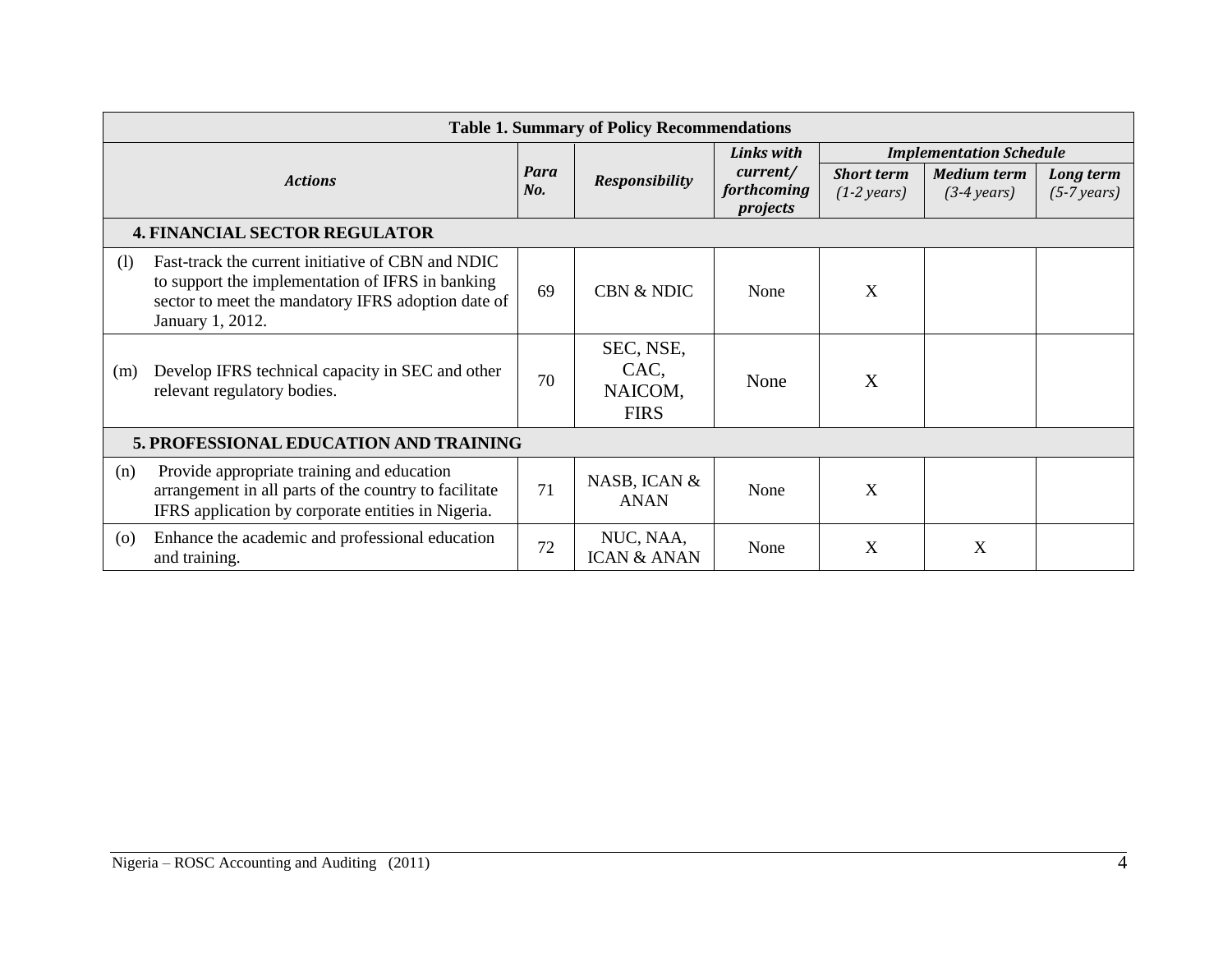#### **PREFACE**

The global financial community considers that the adoption and implementation of internationally recognized standards and codes will provide a framework to strengthen domestic institutions, address potential vulnerabilities, and improve transparency in the economic health of a country. The Reports on Observance of Standards and Codes, Accounting & Auditing Review (ROSC A&A) is 1 of 12 modules developed jointly by the World Bank and IMF after the Asian financial crisis in 1997 as part of a series of measures to strengthen the international financial architecture. These modules were developed in order to assess a country's strengths and weaknesses of actual practices with regards to the various components of financial architecture.<sup>1</sup> The ROSC thus aims to enhance countries resilience to economic shocks and to better support their risk assessment and investment decisions.

The ROSC A&A focuses on the institutional framework regulating the accounting and auditing practices, and the comparability of national accounting and auditing practices with international standards and best practice, using International Financial Reporting Standards (IFRS) and International Standards on Auditing (ISA) as benchmarks. It evaluates the effectiveness of enforcement mechanisms for ensuring compliance with applicable standards and codes. An overview of the ROSC A&A Program, including rationale and detailed methodology, is available at [http://www.worldbank.org/ifa/rosc\\_aa.html.](http://www.worldbank.org/ifa/rosc_aa.html)

As a follow-up to the 2004 Nigeria ROSC A&A, the 2011 ROSC presents the status of implementation of the 2004 Country Action Plan and sets out current systemic issues pertaining to the accountancy profession's institutional framework that require strengthening. In addition the report presents policy recommendations for further improving corporate financial reporting regime in Nigeria.

This ROSC was carried out in Nigeria from October 2010 to March 2011 through a participatory process involving in-country stakeholders from the Government, regulatory bodies, accounting and auditing firms, banks, insurance companies, leading corporate business entities, professional accountancy bodies, and academia. It was conducted by a World Bank Team comprising Akinrinmola Oyenuga Akinyele (Senior Financial Management Specialist and Task Team Leader); M. Zubaidur Rahman (Program Manager, OPCFM, and Study Adviser); Philip Segun Olowolaju (Local Consultant); and Nnadi Godson (Local Consultant). The report benefitted immensely from the peer review of Thomas Zimmerman and Szymon Radziszewicz (both Technical Managers, Member Body Department, IFAC); Richard L. Symonds (Consultant, LEGPS, and former Senior Counsel); Volker Treichel (Lead Economist); Ismail Radwan (Lead Private Sector Development Specialist); and Patrick Kabuya (Senior Financial Management Specialist).

 $\overline{a}$ 

<sup>&</sup>lt;sup>1</sup> The 12 ROSC modules are data transparency, fiscal transparency, monetary and financial policy transparency, banking supervision, securities, insurance, payments systems, anti-money laundering, corporate governance, accounting, auditing, and insolvency and creditor rights.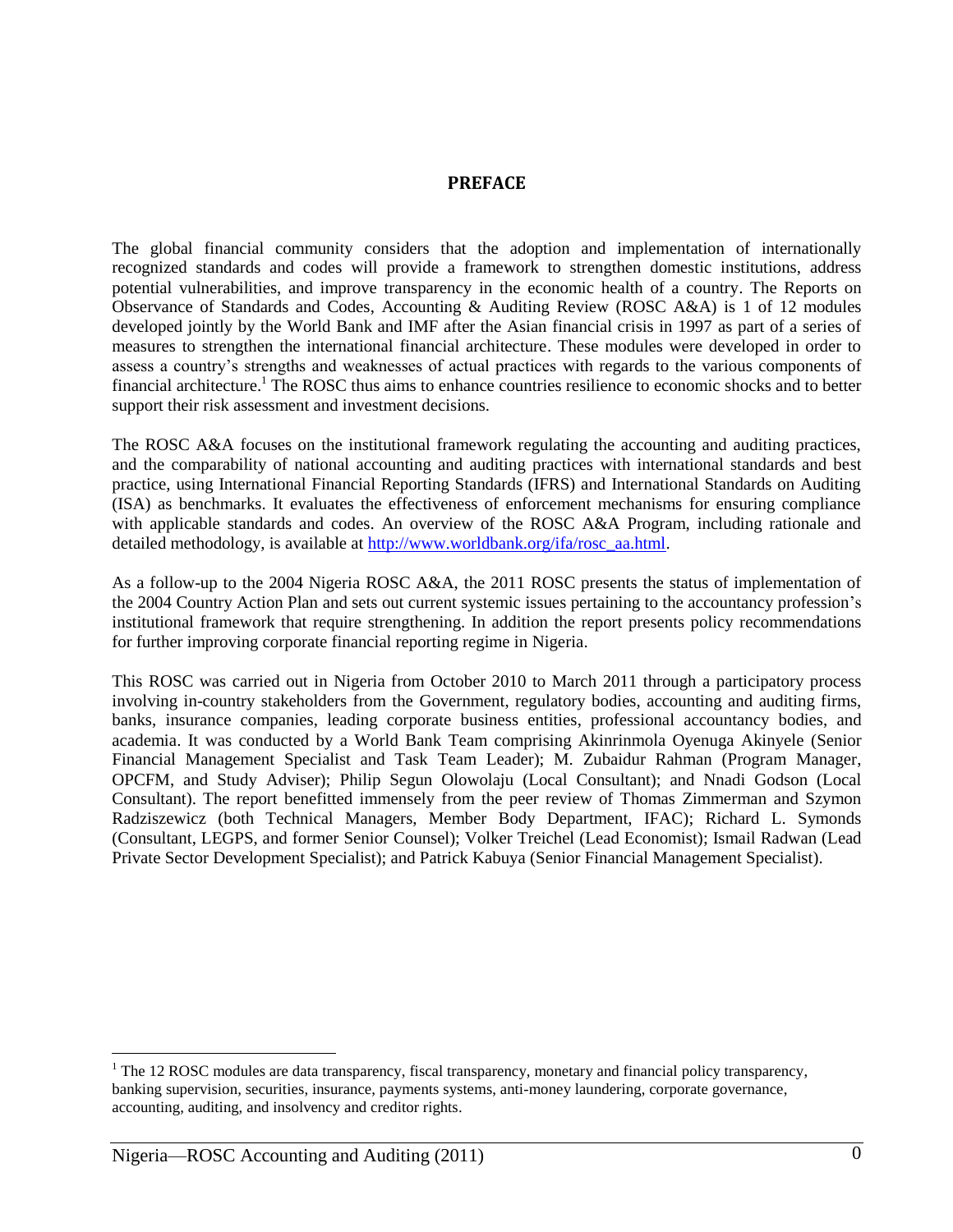### **ABBREVIATIONS AND ACRONYMS**

| A&A           | <b>Accounting and Auditing</b>                              |
|---------------|-------------------------------------------------------------|
| <b>ANAN</b>   | Association of National Accountants of Nigeria              |
| <b>CAC</b>    | Corporate Affairs Commission                                |
| <b>CAMA</b>   | <b>Companies and Allied Matters Act</b>                     |
| <b>CBN</b>    | Central Bank of Nigeria                                     |
| <b>CPD</b>    | Continuing professional development                         |
| <b>FRC</b>    | Financial Reporting Council (proposed)                      |
| <b>GDP</b>    | Gross domestic product                                      |
| <b>IAASB</b>  | <b>International Auditing and Assurance Standards Board</b> |
| <b>IAESB</b>  | <b>International Accounting Education Standards Board</b>   |
| <b>IAS</b>    | <b>International Accounting Standard</b>                    |
| <b>IASB</b>   | <b>International Accounting Standards Board</b>             |
| <b>ICAN</b>   | Institute of Chartered Accountants of Nigeria               |
| IDF           | <b>Institutional Development Fund</b>                       |
| <b>IES</b>    | <b>International Education Standard</b>                     |
| <b>IESBA</b>  | <b>International Ethics Standards Board for Accountants</b> |
| <b>IFAC</b>   | <b>International Federation of Accountants</b>              |
| <b>IFRS</b>   | <b>International Financial Reporting Standard</b>           |
| <b>IMF</b>    | <b>International Monetary Fund</b>                          |
| <b>IPSAS</b>  | <b>International Public Sector Accounting Standards</b>     |
| <b>ISA</b>    | <b>International Standard on Auditing</b>                   |
| <b>NAA</b>    | <b>Nigerian Accounting Association</b>                      |
| <b>NAICOM</b> | <b>National Insurance Commission</b>                        |
| <b>NASB</b>   | <b>Nigeria Accounting Standards Board</b>                   |
| <b>NDIC</b>   | Nigeria Deposit Insurance Corporation                       |
| <b>NSA</b>    | Nigeria Standard on Auditing                                |
| <b>NSE</b>    | Nigeria Stock Exchange                                      |
| <b>NUC</b>    | <b>National Universities Commission</b>                     |
| <b>PENCOM</b> | <b>National Pension Commission</b>                          |
| <b>ROSC</b>   | Report on the Observance of Standards and Codes             |
| <b>SAS</b>    | <b>Statement of Accounting Standard (Nigeria)</b>           |
| <b>SEC</b>    | Securities and Exchange Commission                          |
| <b>SME</b>    | Small and medium-size enterprise                            |
| <b>SMO</b>    | Statement of Membership Obligation (IFAC)                   |
|               |                                                             |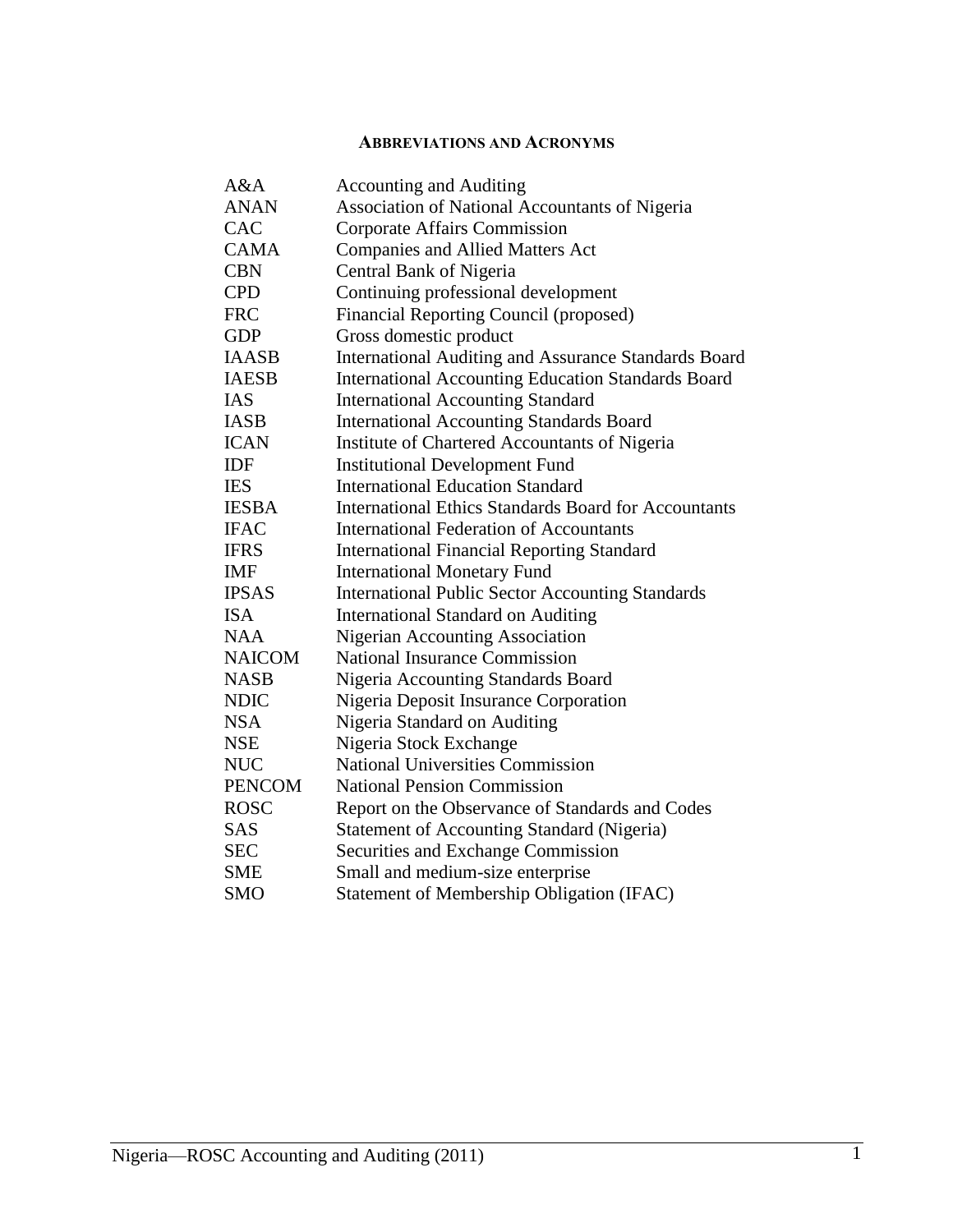#### **I. BACKGROUND AND COUNTRY CONTEXT**

### **A. Background**

1. **This second ROSC A&A review was requested by the Government of Nigeria in 2010 to determine what reforms should be undertaken to further strengthen the accountancy institutional framework that is critical in contributing to the country's economic growth.** This review establishes the extent of implementation of the Country Action Plans prepared following the 2004 ROSC. It also identifies emerging strengths and weaknesses in institutional framework underpinning accounting and auditing practices that influence the quality of financial reporting. It provides policy recommendations to address the identified systemic weaknesses. Ultimately, implementation of the recommendations will improve the corporate financial reporting, which will contribute to enhancement of the quality of Nigeria financial information and business environment and advance governance and financial accountability.

2. **To facilitate collection of data the ROSC A&A Team used a diagnostic template that captures a comprehensive review of institutional framework underpinning accounting and auditing practices in Nigeria.** The data was supplemented by the due diligence exercise involving series of meetings with key stakeholders in capturing primary experiences and other facts on corporate financial reporting practices in Nigeria, including information on the status of implementation of the 2004 Country Action Plan. The review uses International Financial Reporting Standards  $(IFRS)^2$  and International Standards on Auditing  $(ISA)^3$  as benchmarks and draws on international experience and good practice in the field of accounting and audit regulation. An overview of the ROSC A&A and the detailed presentation of methodologies are available on the World Bank website.

### **B. Country Context**

 $\overline{a}$ 

3. **With a population estimated at 150 million (2008 figure), Nigeria is Africa's most populous nation.** Nigeria has one of the fastest growing economies in the world, with a GDP growth rate of about 9 percent in 2008 and 8.3 percent in 2009. Its GDP of US\$169 billion (2009) ranks Nigeria's economy the second largest in Africa and  $41<sup>st</sup>$  in the world, but the country has a nominal per capita GDP of US\$1,140 (2009).<sup>4</sup> Nigeria is richly endowed with abundant natural resources, notably oil. A member of the Oil Producing and Exporting Countries (OPEC), Nigeria is the world's  $8<sup>th</sup>$  largest oil-producer and  $6<sup>th</sup>$  largest oil exporter. It has the world's  $6<sup>th</sup>$  largest deposit of gas. The economy remains predominantly rural and agrarian, with agriculture accounting for the largest share of economic output.

4. **Nigeria's financial services sector is dominated by banking.** At end-December 2009, the Nigerian formal financial system comprised the Central Bank of Nigeria (CBN), the Nigerian

 $2$  IFRS are issued by the International Accounting Standards Board (IASB), an independent accounting standard-setter based in London, UK. The IASB announced that it would adopt all of the previously issued International Accounting Standards (IAS) issued by the International Accounting Standards Committee (IASC). For simplicity's sake, the term IFRS will refer to both IFRS and IAS in this report.

<sup>&</sup>lt;sup>3</sup> ISA are issued by the International Auditing and Assurance Standards Board (IAASB) of the International Federation of Accountants (IFAC).

<sup>4</sup> World Development Indicator database (World Bank, 2010).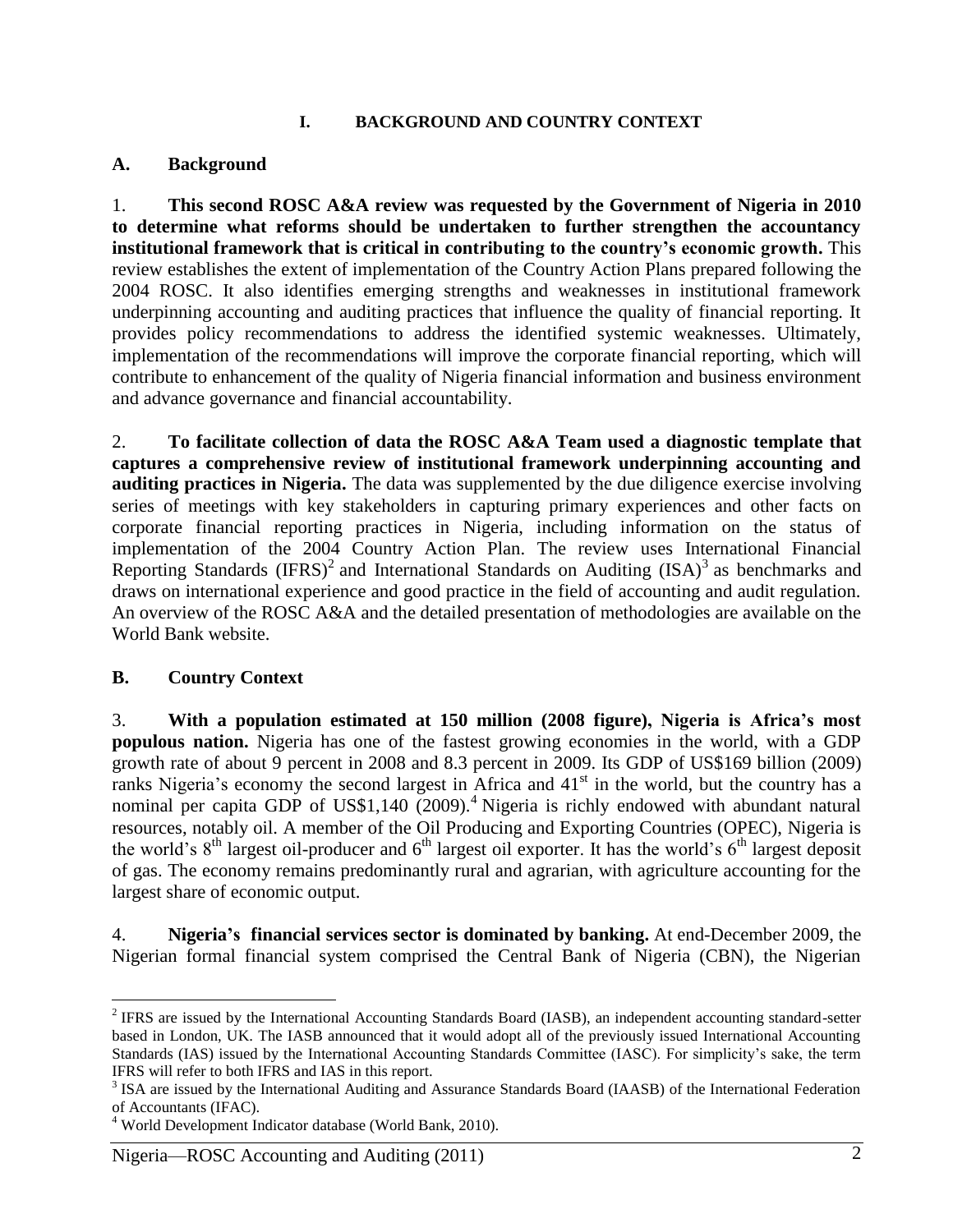Deposit Insurance Corporation (NDIC), the Securities and Exchange Commission (SEC), the National Insurance Commission (NAICOM), the National Pension Commission (PENCOM), 24 deposit money banks, 5 development finance institutions, 910 microfinance banks, 5 discount houses, 110 finance companies, 101 primary mortgage institutions, 1,601 bureaux-de-change, 73 insurance companies, 1 Stock Exchange, and 1 Commodity Exchange.<sup>5</sup>

5. **Poor standards of financial reporting contributed to a boom and bust in the financial sector.** Since the completion of the 2004 ROSC A&A, the Central Bank of Nigeria (CBN) raised significantly the minimum capital requirements for a universal banking license from  $\text{N2.5}$  to  $\text{N25}$ billion. Small banks exited the market, others merged and all the survivors looked to raise capital on the stock market. In an effort to attain – and in many cases exceed – the CBN's new higher minimum capital requirement, bank managers exploited the lax regulatory climate and provided margin loans to their customers, allowing them to purchase bank shares on credit. Many customers used the margin loans to adopt highly leveraged positions.

6. **By the beginning of 2008, the Nigerian stock market had become hugely overvalued,** with a price earnings ratio of 57  $(4<sup>th</sup>$  highest in the world), and more than 70 percent of the stock market capitalization was accounted for by banks that had used margin loans to artificially inflate their share prices. This exposed the domestic banking sector directly to risks from the corresponding asset price bubble. As stock prices fell rapidly, customers defaulted on the margin loans which came to account for a large part of the banks' non-performing loan (NPL) portfolio.

7. **The CBN took decisive action to address the situation.** The extent of this exposure was not known in Nigeria until the Central Bank carried out special inspections in the second half of 2009 as the banks had systematically concealed their losses. These special inspections also revealed that banks had sizeable non-performing loan exposures *inter alia* to the downstream oil sector. As a result of the special inspections reported NPLs rose from less than 5% in 2008 to close to 60% by end 2009. Arising therefrom the CBN quickly moved to adopt IFRS for banks and improve bank supervision by moving to consolidated supervision and risk-based supervision.

# **II. STATUS OF IMPLEMENTATION OF 2004 COUNTRY ACTION PLAN**

8. **Nigeria's Country Action Plan, emanating from policy recommendations of the 2004 ROSC A&A, was agreed upon at the stakeholders workshop organized by the Nigerian Accounting Standards Board (NASB) in collaboration with the World Bank on September 13, 2004, in Lagos.** The Plan included 14 actions. To date, 6 of the 14 actions have been successfully implemented, and the Government has taken initial steps toward implementing 4 other actions. These include the adoption of IFRS with effect from January 1, 2012, and the ongoing consideration of the draft FRC Bill by the National Assembly. Table 2 summarizes the current status of progress on the 2004 Country Action Plan.

 $\overline{a}$ 

<sup>&</sup>lt;sup>5</sup> CBN Annual, Report and Statement of Accounts for the Year ended December 31, 2009.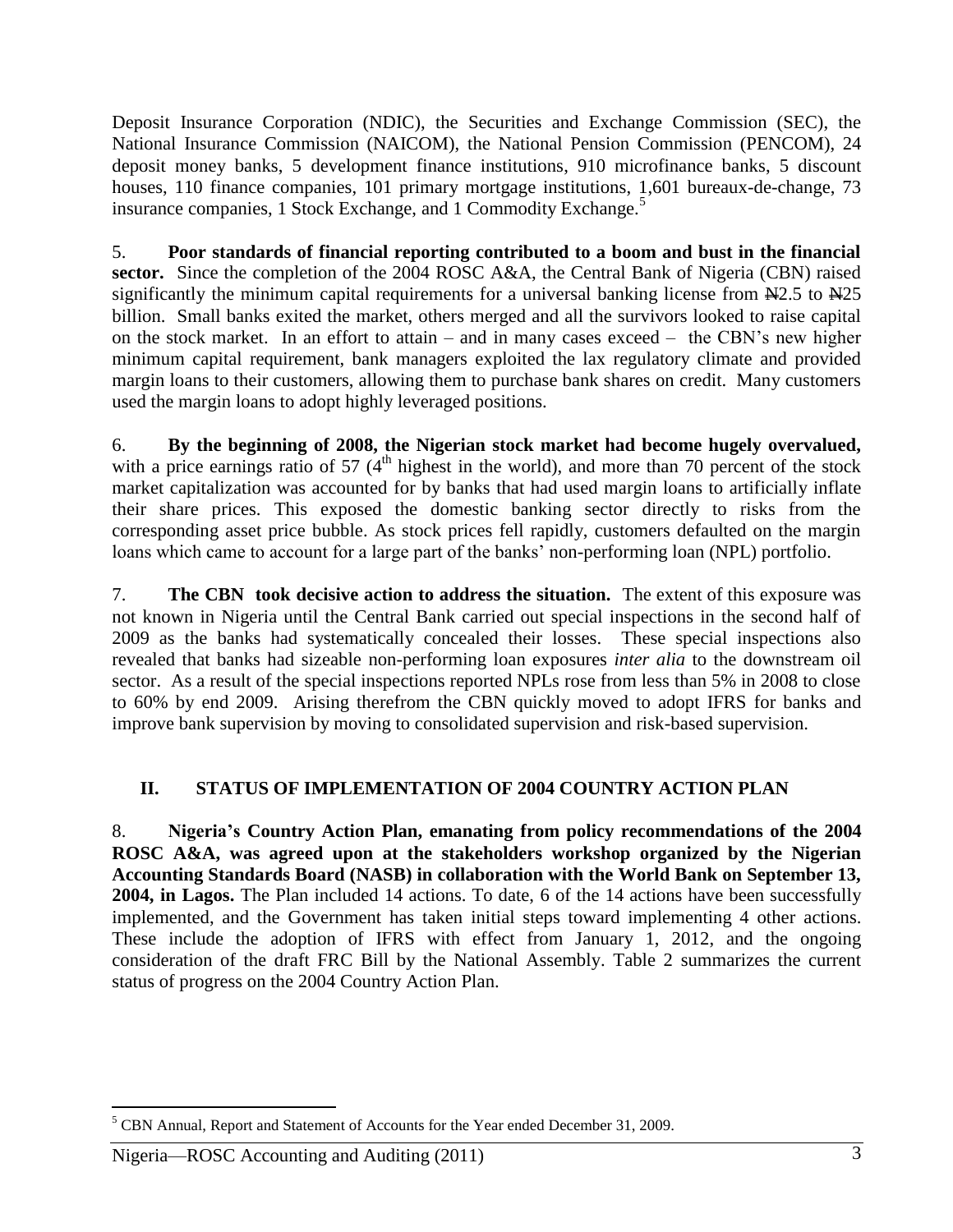| Table 2: Summary of progress on Country Action Plan resulting from 2004 ROSC A&A |  |  |  |
|----------------------------------------------------------------------------------|--|--|--|
|----------------------------------------------------------------------------------|--|--|--|

|     | <b>Country Action Plan</b>                                                                         | Led by             | <b>Status as of February 2011</b>   |
|-----|----------------------------------------------------------------------------------------------------|--------------------|-------------------------------------|
| 1.  | Raise awareness (by means of workshops and                                                         | Regulatory         | Implemented                         |
|     | seminars) of investors, directors, managers, and                                                   | bodies;            |                                     |
|     | auditors to improve degree of compliance with                                                      | FRC on             |                                     |
|     | financial reporting requirements by public interest                                                | regular            |                                     |
|     | entities.                                                                                          | basis once         |                                     |
|     |                                                                                                    | established        |                                     |
| 2.  | Improve the statutory framework of accounting                                                      |                    | Partially implemented <sup>/a</sup> |
|     | and auditing to protect public interest                                                            |                    |                                     |
|     | Amend the NASB Act into a Financial<br>(a)                                                         | NASB;              |                                     |
|     | Reporting Act.                                                                                     | Regulatory         |                                     |
|     | Revise provisions on accounting, auditing,<br>(b)                                                  | bodies             |                                     |
|     | and financial reporting for general                                                                |                    |                                     |
|     | purpose financial statements in various                                                            |                    |                                     |
|     | laws and regulations to conform to the<br>proposed Financial Reporting Act.                        |                    |                                     |
| 3.  | Fully issue the existing IAS/IFRS as Statement of                                                  | <b>NASB</b>        | Partially implemented <sup>/b</sup> |
|     | Accounting Standards (SAS)                                                                         |                    |                                     |
| 4.  | Fully introduce existing ISA                                                                       | <b>ICAN</b>        | Partially implemented               |
| 5.  | Nigeria auditing standard-setter issues ISA as soon                                                | <b>FRC</b>         | Partially implemented               |
|     | as they are published by IFAC.                                                                     |                    |                                     |
| 6.  | Nigeria accounting standard-setter issues SAS on                                                   | NASB/FRC           | Partially implemented               |
|     | any issue being concluded by IASB almost at the                                                    |                    |                                     |
|     | same time.                                                                                         |                    |                                     |
| 7.  | Introduce simplified financial reporting framework                                                 | NASB/FRC           | Partially implemented               |
|     | for small and medium-size enterprises.                                                             |                    |                                     |
| 8.  | Professional accountancy bodies should align their                                                 | <b>ICAN</b><br>and | Implemented (ICAN)                  |
|     | CPD requirements with IFAC guidelines.                                                             | <b>ANAN</b><br>NAA |                                     |
| 9.  | Business ethics should be taught as a separate<br>subject in undergraduate accounting and business |                    | Partially implemented               |
|     | programs.                                                                                          |                    |                                     |
| 10. | Professional qualifying examinations should                                                        | <b>ICAN</b>        | Implemented                         |
|     | include a paper on business ethics.                                                                |                    |                                     |
| 11. | University accounting curricula should be revised                                                  | <b>NAA</b>         | Implemented                         |
|     | to enable students gain exposure to practical                                                      |                    |                                     |
|     | applications of IAS/IFRS and ISA.                                                                  |                    |                                     |
| 12. | Improve ICAN capacity to comply with the IFAC                                                      | <b>ICAN</b>        |                                     |
|     | membership obligations                                                                             |                    |                                     |
|     | (a) ICAN should update the Nigerian Code of                                                        |                    | (a) Implemented                     |
|     | Ethics in line with the IFAC Code.                                                                 |                    |                                     |
|     | (b) ICAN should require firms to implement a                                                       |                    | (b) Implemented                     |
|     | quality control system in accordance with                                                          |                    |                                     |
|     | the IFAC International Standard on Quality                                                         |                    |                                     |
|     | Control.                                                                                           |                    |                                     |
|     | (c) ICAN should develop its own quality<br>assurance system to ensure that auditors                |                    | (c) Implemented                     |
|     | comply with applicable auditing and ethical                                                        |                    |                                     |
|     | standards and independence requirements.                                                           |                    |                                     |
| 13. | Strengthen capacity of the regulatory bodies and                                                   | Regulatory         | Partially implemented               |
|     | review adequacy of statutory enforcement                                                           | bodies             |                                     |
|     | provisions. These bodies include Registrar of                                                      |                    |                                     |
|     | Companies at the Corporate Affairs Commission,                                                     |                    |                                     |
|     | Securities and Exchange Commission, Nigeria                                                        |                    |                                     |
|     | Stock Exchange, National Insurance Commission,                                                     |                    |                                     |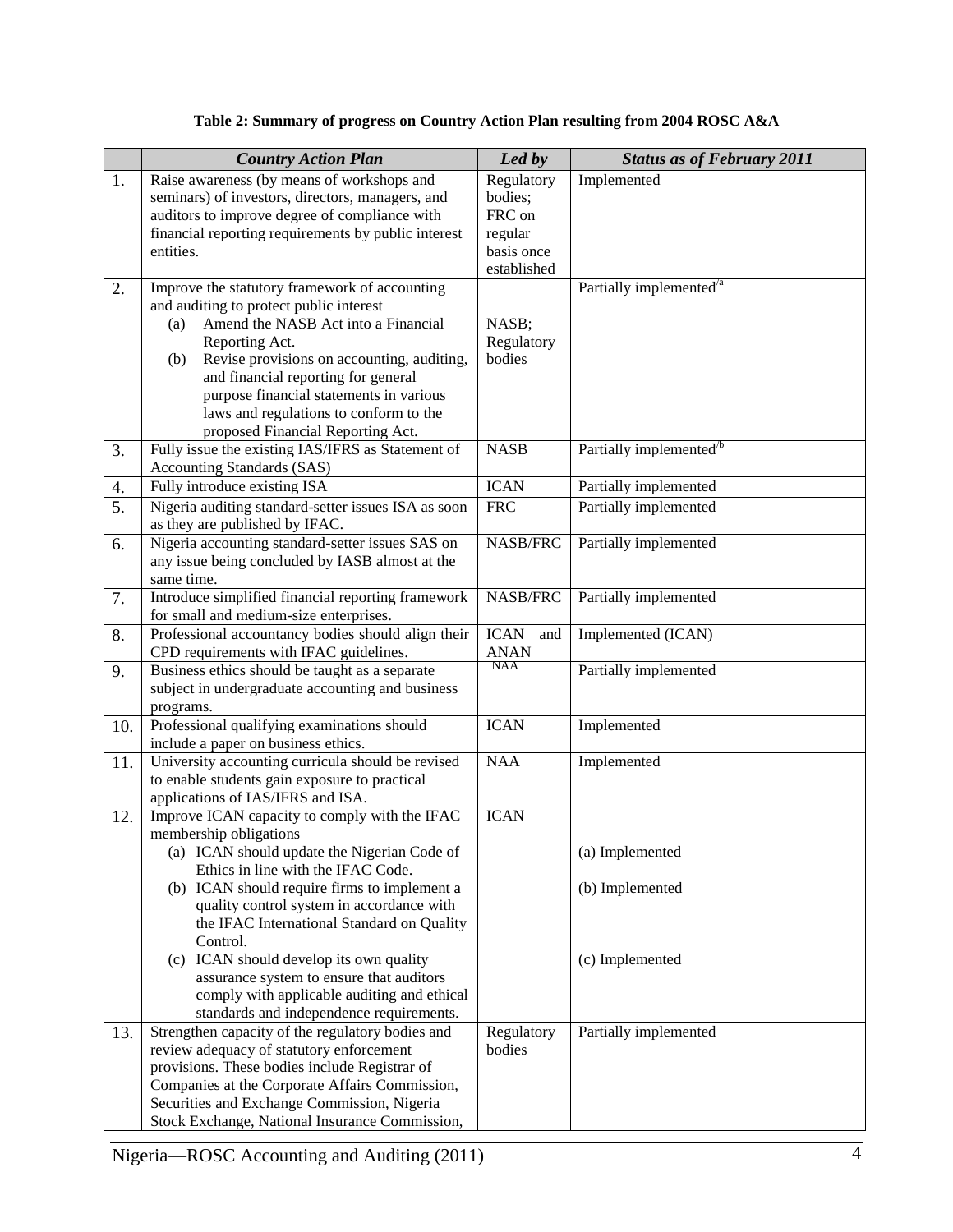|                                                                                           | <b>Country Action Plan</b>                                                                                    | Led by      | <b>Status as of February 2011</b> |  |  |  |
|-------------------------------------------------------------------------------------------|---------------------------------------------------------------------------------------------------------------|-------------|-----------------------------------|--|--|--|
|                                                                                           | and Non-Bank Financial Institutions Office in the                                                             |             |                                   |  |  |  |
|                                                                                           | Central Bank of Nigeria.                                                                                      |             |                                   |  |  |  |
| 14.                                                                                       | Strengthen ANAN capacity to comply with IFAC                                                                  | <b>ANAN</b> | Partially implemented             |  |  |  |
|                                                                                           | requirements for professional accountancy bodies.                                                             |             |                                   |  |  |  |
| <sup>'a</sup> Draft FRC Bill sits before the National Assembly awaiting passage into law. |                                                                                                               |             |                                   |  |  |  |
|                                                                                           | $\degree$ Government in September 2010 adopted IFRS with effect from January 1, 2012, under a phased program. |             |                                   |  |  |  |

### **III. INSTITUTIONAL FRAMEWORK**

9. This section sets out emerging strengths and weaknesses in institutional framework that underpin accounting and auditing practices, with focus on developments since 2004.

### **A. Statutory Framework**

10. **The statutory framework underpinning corporate accounting and auditing practices in Nigeria has not changed significantly since the 2004 ROSC A&A review.** Among major areas of change has been repeal of the Investments and Securities Act, 1999, replaced with the Investment and Securities Act, 2007. Section 63 of the Act provides for an auditor to issue a statement in the audit report with regard to the existence, adequacy, and effectiveness or otherwise of the internal control system of the public company. The Central Bank of Nigeria Act, 1991 was also repealed and replaced with the Central Bank of Nigeria Act 2007. Section 43 of the Act provides for establishment of a Financial Services Regulation Coordinating Committee to co-ordinate the supervision of financial institutions; the reduction of arbitrage opportunities, usually created by differing regulation; and the supervision standards among supervisory authorities, CBN and NDIC. Lastly, sections 52-55 of the Companies Income Tax Act (as amended in 2007) require every company operating in Nigeria, on a yearly basis whether or not it is liable to pay tax, to file returns of its income together with its audited accounts to the Federal Inland Revenue Service (FIRS). Furthermore, the FIRS Act 2007 requires the director or secretary of a company who files returns to attest that the returns contain a true and correct statement of the amount of its profit.

11. **The overarching Nigerian law for corporate accounting and auditing practices is the Companies and Allied Matters Act (CAMA) 1990.** Provisions of CAMA include requirements for auditing, accounting records, publication of financial statements, and annual returns. It specifies the form and content of financial statements. It also provides for the Registrar of Companies at the Corporate Affairs Commission to monitor compliance with these requirements and specifies penalties for companies and their officers in cases of noncompliance. The liability of auditors for negligence in the performance of his duties is also specified. The CAMA requires that financial statements comply with the Statement of Accounting Standards (SAS) issued from time to time, by the Nigerian Accounting Standards Board (NASB); and that audit be carried out in accordance with the generally accepted auditing standards. The CAMA requires an annual statutory audit of every company.

12. **The requirements of CAMA 1990 fall short of current international good practice.** The CAMA prescribes the format and content of company financial statements. This imposes limitations on corporate financial reporting. The Government of Nigeria in September 2010 approved conversion to IFRS, effective January 1, 2012, under a phased program. The CAMA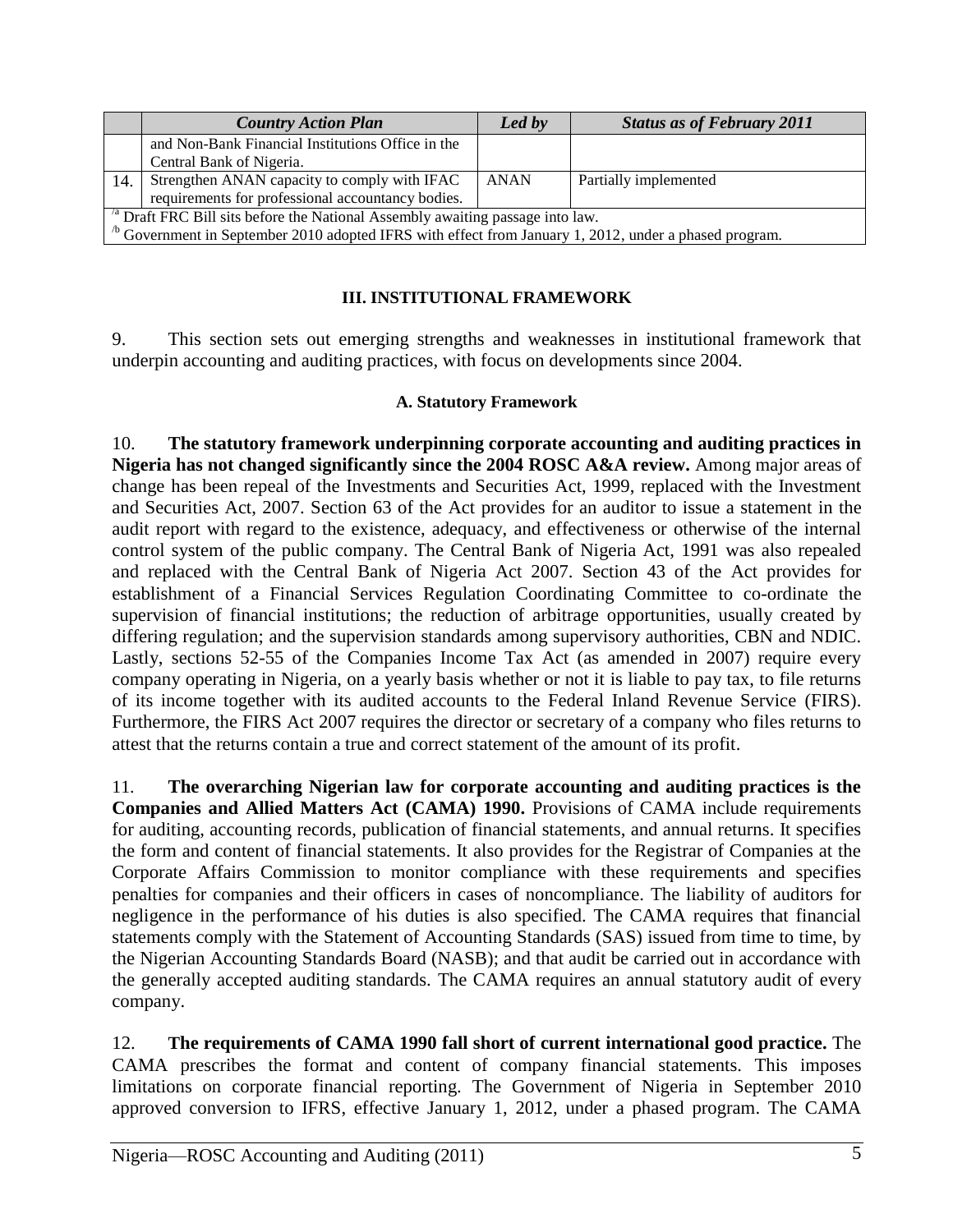requirements are not in line with IFRS. The CAMA requires, for example, that the historical cost accounting rules be applied and financial statements comply, in form and content, with requirements of Schedule 2 of the Act; and with the accounting standards laid down in the NASBissued SAS, provided that such accounting standards do not conflict with the provisions or Schedule 2 of CAMA. These CAMA requirements conflict with IFRS requirements.

13. **The laws regulating statutory audit are covered in CAMA 1990; Institute of Chartered Accountants of Nigeria (ICAN) Act, 1965; and Association of National Accountants of Nigeria (ANAN) Act, 1993.** The CAMA specifies the qualification, appointment, remuneration, termination, and powers of the auditor. The CAMA requires each company to establish an audit committee. The CAMA provides for attendance of the auditor at any general company meeting, receipt of notices and other communications relating to any general meeting, and opportunity to be heard at such meeting on any part of the meeting that concerns them as auditors. The CAMA 1990 (as amended) allows only ICAN members to be appointed as statutory auditors.

14. **The Central Bank of Nigeria Act and the Banks and Other Financial Institutions Act, 1991, designate the Central Bank of Nigeria as the main regulator of banks and non-banking financial institutions.** These Acts contain provisions on audit and financial reporting by banks and non-bank financial institutions. The Central Bank specifies the minimum information disclosure requirement applicable to banks financial statement. Banks submit data online through the electronic Financial Analysis and Surveillance System (e-FASS) to CBN and NDIC on a regular basis (daily, weekly, mid-month, monthly, quarterly, semi-annually, and annually). The Central Bank carries out both on-site and risk-based, off-site bank supervision; this responsibility is shared with the NDIC. The appointment of a bank statutory auditor is subject to the approval of the Central Bank. According to the current code of corporate governance issued by the Central Bank, a bank may appoint an auditor for a maximum period of 10 years. Collaboration between the Central Bank and statutory auditors includes statutory auditors sending domestic/management reports directly to the Central Bank; quarterly, structured meetings with statutory auditors; and attendance of statutory auditors at exit meetings to discuss CBN on-site examination findings.

15. **Under the Insurance Act of 2003, the National Insurance Commission (NAICOM) regulates financial reporting by the insurance companies.** The CAMA and the Insurance Act establish the financial reporting and auditing requirements of insurance companies. Insurance companies file quarterly returns 30 days after the end of the quarter and annual returns not later than June 30 of each year to the NAICOM. The process of appointing statutory auditors of insurance companies includes approval by the NAICOM. Statutory auditors are appointed for a maximum period of 5 years. Resignation or termination of a statutory auditor need not be reported to NAICOM. The NAICOM performs both off-site and on-site review of compliance with accounting and auditing requirements in the course of carrying out supervisory activities.

16. **The Securities and Exchange Commission (SEC) and the Nigeria Stock Exchange (NSE) regulate listed companies.** The financial reporting and disclosure requirements for listed companies are specified in the Investment and Securities Act, 2007. The Securities and Exchange Commission is the apex of regulatory bodies of the Nigeria capital market. Listed companies submit audited annual accounts and report half-yearly financial performance, interim/quarterly financial statements, quarterly earnings forecast, and half-yearly returns on unclaimed dividend warrants to the Securities and Exchange Commission. The quarterly financial statements, presented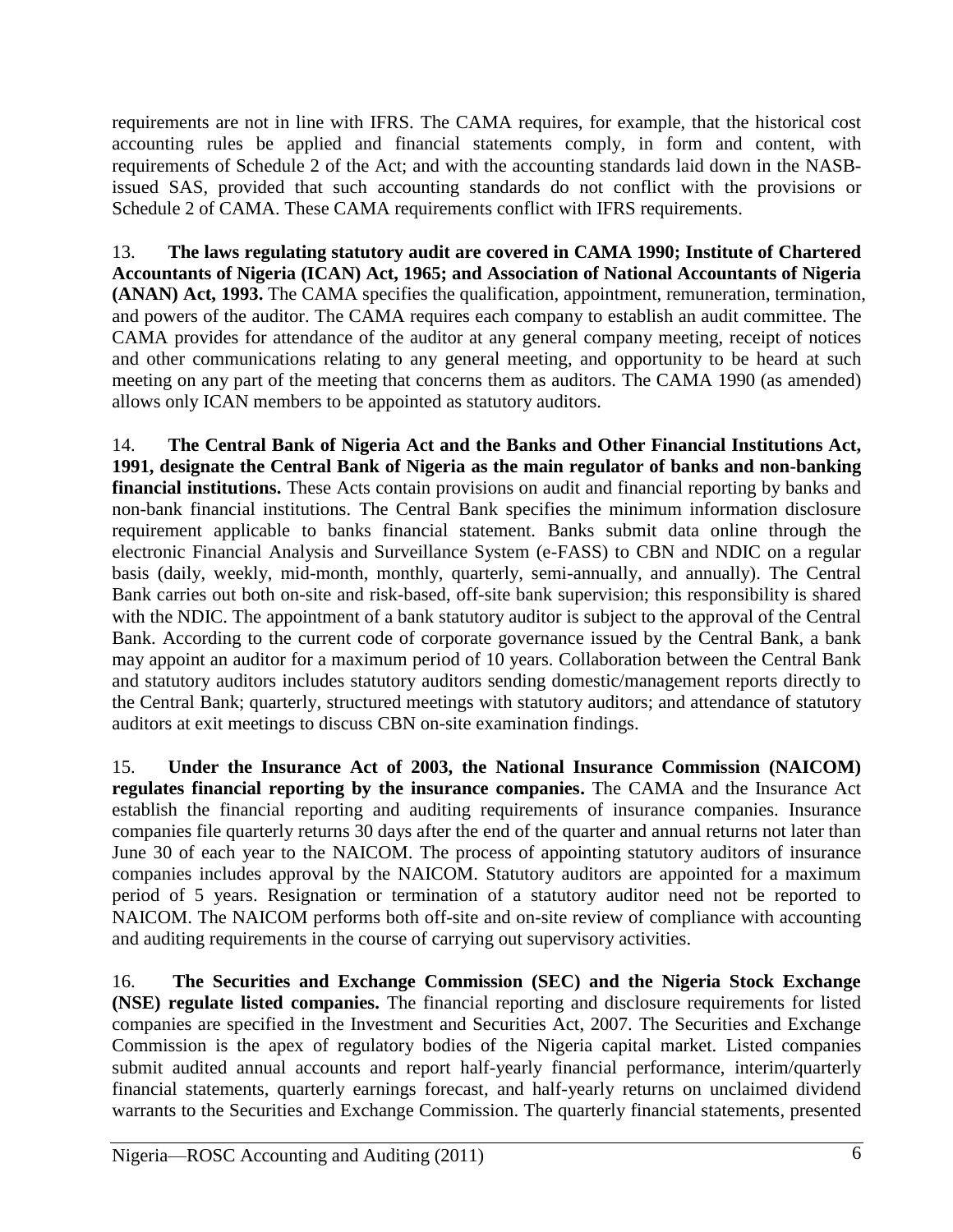in a prescribed format, do not need auditing. Statutory auditors of listed companies are registered with the Securities and Exchange Commission. The Nigeria Stock Exchange supervises the securities market operations. Required submissions to the Stock Exchange include annual reports due 90 days after fiscal year-end and quarterly report due 45 days after end of each quarter.

17. **As per CAMA requirements, the Registrar of Companies keeps records of returns**  submitted by public and private companies. Companies' statutory financial statements are required to be filed annually with the Corporate Affairs Commission (CAC) within 42 days at conclusion of the annual general meeting. Documents to be filed vary for small and unlimited companies and big companies. In most cases, despite penalties for noncompliance, many companies do not comply with the deadlines. However, enforcement is weak. Of the 827,000 private limited companies and 42,500 public limited companies in the CAC books, a sizeable number are believed to be dormant. The Corporate Affairs Commission does not have the mandate to delist dormant companies. Manually prepared documents and not electronic copies are kept at the Corporate Affairs Commission. The unavailability of electronic documents hampers timely availability of statutory financial statements to external parties.

18. **The National Pension Commission (PENCOM) formulates and oversees pension policy in Nigeria as well as regulates and supervises the private pension industry.** The new organizational and regulatory approach adopted by the private pension industry in Nigeria — the primary service providers, Pension Fund Administrators, and Pension Fund Custodians; and their regulator, PENCOM — was established following major reforms initiated in 2004. Licensed operators submit daily reports, monthly reports, and annual accounts to PENCOM. Audited financial statements are subjected to review by PENCOM before publication. Pension Fund Administrators submit two sets of financial statements — one for the Pension Fund and other for the company.

19. An overview of the accounting, auditing, and publication requirements and standards of Nigeria statutory framework is summarized in Table 3.

| Type of entity | <b>Regulatory</b> | <b>Accounting</b> | Audit           | <b>Audit firm</b> | <b>Publication</b>           |
|----------------|-------------------|-------------------|-----------------|-------------------|------------------------------|
|                | agency            | standards         | requirements    | rotation          |                              |
| <b>Listed</b>  | SEC, NSE,         | SAS (IFRS with    | NSA issued by   | None              | Complete audited financial   |
| companies      | <b>CAC</b>        | effect from 2012) | <b>ICAN</b>     |                   | statements published on      |
|                |                   |                   |                 |                   | company website and National |
|                |                   |                   |                 |                   | Newspaper.                   |
| <b>Banks</b>   | <b>CBN</b>        | CBN prudential    | NSA issued by   | New audit firm    | Annual F/S with notes        |
|                |                   | guidelines and    | ICAN;           | every 10 years    | published in 3 national      |
|                |                   | SAS (IFRS with    | Appointment of  |                   | newspaper; quarterly         |
|                |                   | effect from 2012) | auditor subject |                   | unaudited abridged financial |
|                |                   |                   | to CBN          |                   | statements without notes     |
|                |                   |                   | approval        |                   | published in 3 national      |
|                |                   |                   |                 |                   | newspapers.                  |
| <b>Pension</b> | PENCOM.           | SAS (IFRS with    | NSA issued by   | None              | Completed audited financial  |
| Fund           |                   | effect from 2012) | <b>ICAN</b>     |                   | statements published on      |
|                |                   |                   |                 |                   | company website.             |

| Table 3: Overview of current accounting, auditing, and publication requirements |
|---------------------------------------------------------------------------------|
| for major entities in Nigeria                                                   |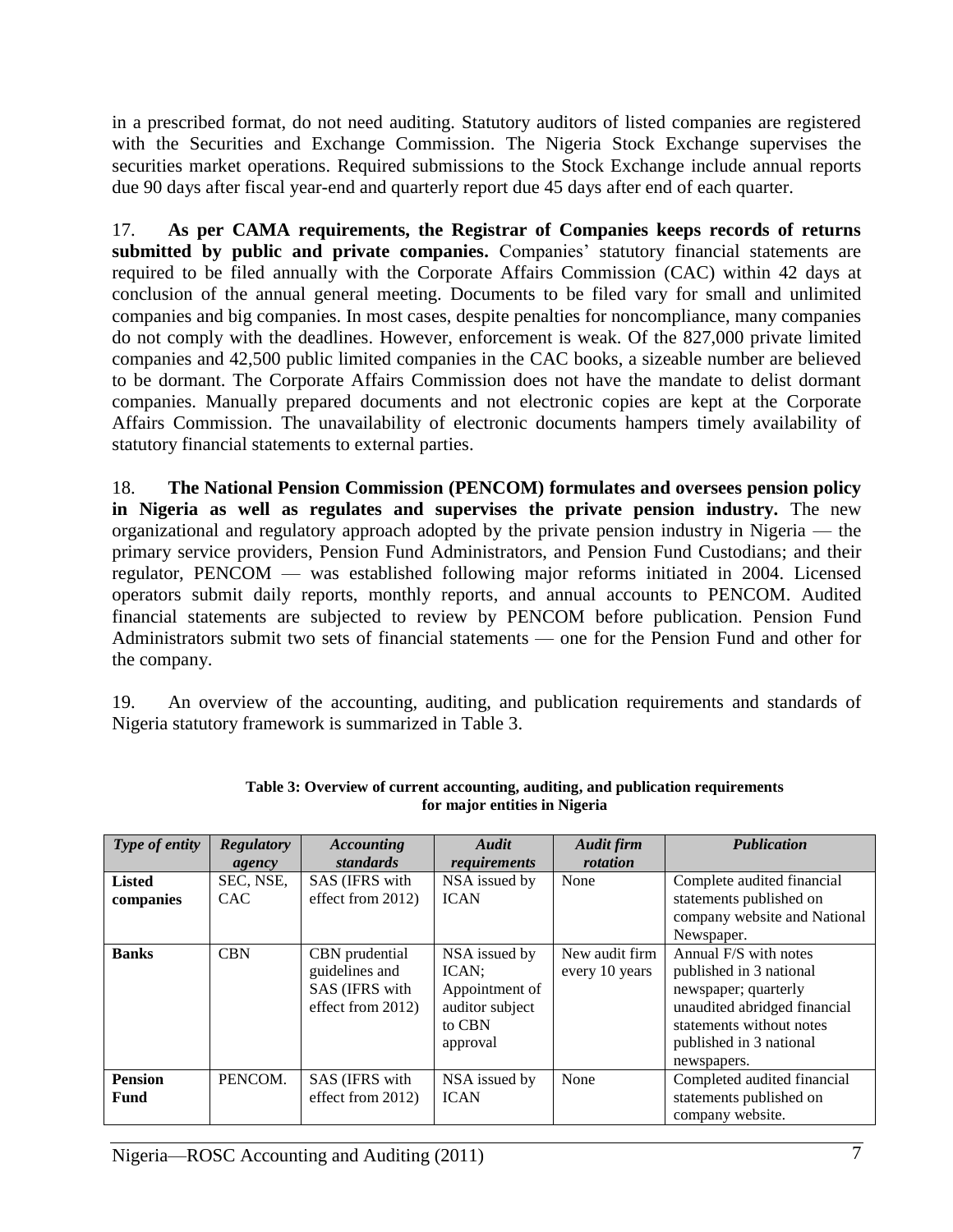| <b>Insurance</b><br>companies               | <b>NAICOM</b> | SAS (IFRS with<br>effect from 2012) | NSA issued by<br><b>ICAN</b><br>experience | New audit firm<br>every 5 years | Company publishes annual<br>balance sheets and income<br>statements for each regulated<br>entity.               |
|---------------------------------------------|---------------|-------------------------------------|--------------------------------------------|---------------------------------|-----------------------------------------------------------------------------------------------------------------|
| Non-banking<br>financial<br>institutions    | <b>CBN</b>    | SAS (IFRS with<br>effect from 2012) | NSA issued by<br><b>ICAN</b>               | None                            | Company publishes annual<br>balance sheets and income<br>statements for each regulated<br>entity.               |
| <b>Credit</b><br>societies/<br>cooperatives | None          | SAS (IFRS with<br>effect from 2012) | <b>Yes</b>                                 | None                            | Company Publishes annual<br>balance sheets and income<br>statements.                                            |
| <b>State-owned</b><br>public<br>enterprises | None          | SAS (IFRS with<br>effect from 2013) | No                                         | None                            | CGRP publishes complete<br>financial statements with<br>notes, but without auditor's<br>report, on its website. |
| Non-listed<br>companies                     | None          | SAS (IFRS with<br>effect from 2013) | <b>Yes</b>                                 | None                            | Company publishes annual<br>balance sheets and income<br>statements.                                            |

### **B. The Profession**

20. **There are two self-regulating, professional accountancy bodies in Nigeria: the Institute of Chartered Accountants of Nigeria (ICAN) and the Association of National Accountants of Nigeria (ANAN).** The ICAN Act, 1965, and ANAN Act, 1993, mandate that ICAN and ANAN, respectively, regulate the accounting profession in Nigeria. At present there is no separate independent statutory regulator of the audit profession. The FRC Bill under consideration by the National Assembly elaborates provision for establishment of the statutory regulator. The ICAN Act regulates the practice of auditing and accounting by ICAN members. The ICAN Act specifies the requirements for registration of accountants, which include completing a professional accountancy education program, passing the qualifying membership examination, and completing a 36-months internship with a firm of chartered accountants. The ANAN Act determines the standard of knowledge and skills required of persons seeking to become ANAN members. The ANAN Act includes requirement for qualifications for membership and issue of practicing certificates. Currently, ANAN admits graduates of accounting and other social science disciplines (especially business and economics) into its accountancy college for a 9-months program. After this program, students are expected to undergo a 24-month accountant-in-training assignment in any sector of the economy before enrolling as an ANAN member.

21. **The ICAN has full IFAC membership, and its members dominate accounting and auditing services in the Nigerian private sector.** The ICAN has 31,500 registered members, of which 6,000 are in public practice. There are 2,000 audit firms in Nigeria with 1,850 sole practitioners. Under the current system, ICAN registers only individuals as practicing auditors, and there is no arrangement in place for registering audit firms in the country. The ANAN members are mostly employed in the public sector. The ANAN membership stands at 15,720, with 500 in public practice. The ANAN is moving toward IFAC membership; however, further steps will be necessary to successfully obtain IFAC membership.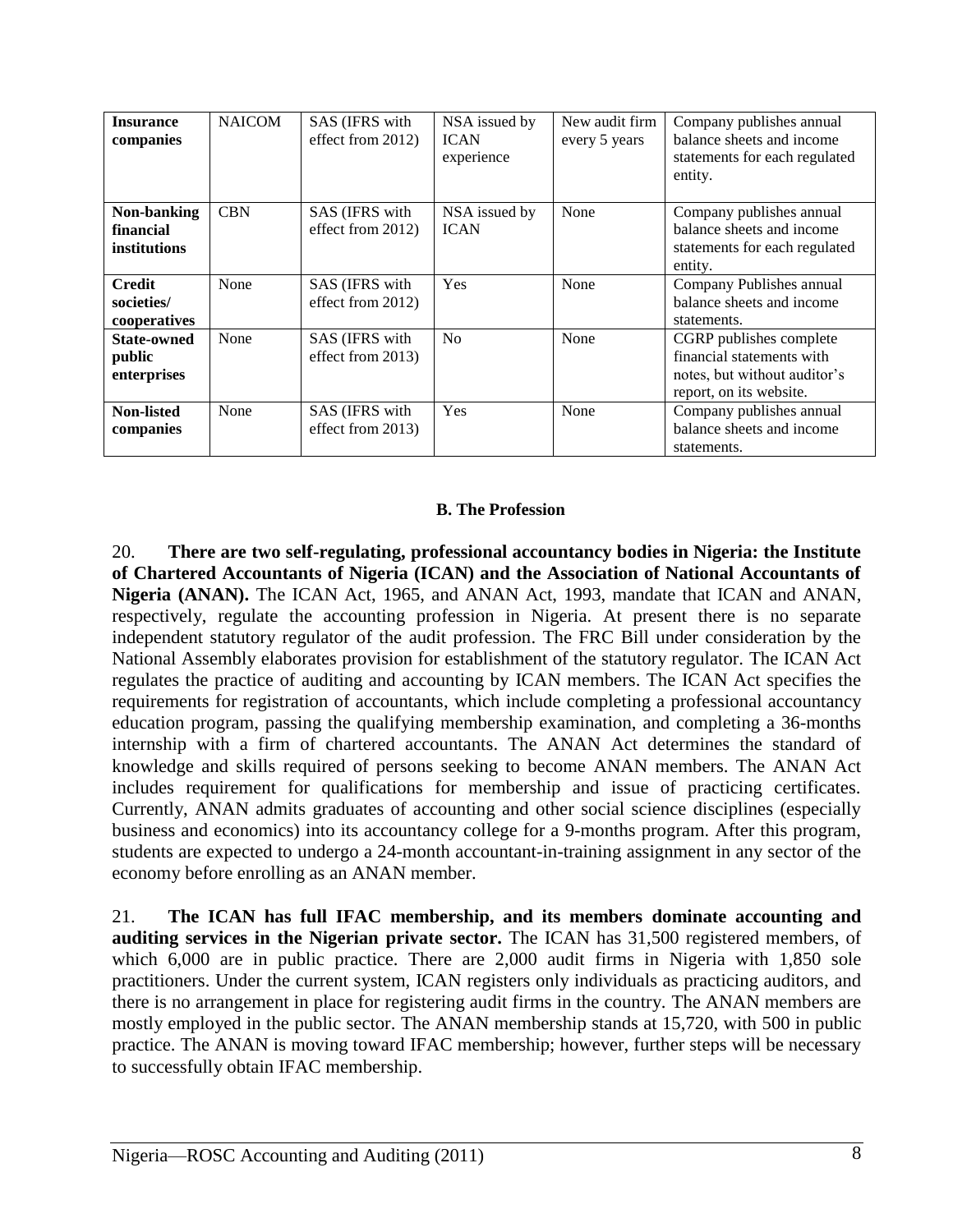22. **A shortage of qualified accountants persists in the private sector.** There are about 827,000 private limited companies and about 42,500 public limited companies in Nigeria. With ICAN membership at 31,500, a significant gap exists between demand for and supply of qualified professional accountants in Nigeria.<sup>6</sup> In a bid to address the shortage, ICAN in 2005 changed its professional qualification program to allow the warehousing of credits for subjects passed rather than the previous wholesale pass of each stage of the professional examination.

23. **Since 2005, IFAC has conducted the self-assessment Member Body Compliance Program to monitor compliance with the requirements of the Statements of Membership Obligation (SMO) among its membership.** In addition, the Compliance Program encourages its members and associates to make further progress with respect to the SMOs that cover quality assurance; professional accountancy education; adoption and implementation of international accounting, auditing, and ethics standards; and investigation and discipline. Having completed the self-assessment part of the Compliance Program, ICAN developed a detailed action plan to describe its planned activities to address the SMO requirements; it is now implementing them. The ICAN needs to make continuous efforts to strengthen its current arrangement of quality review for ensuring compliance with International Standards on Quality Control (ISQC**-**I) for the practicing members (i.e., SMO 1, *Quality Assurance*) and also devise strategies to serve the public sector better, and thus contribute to ensuring compliance with the SMO 5, *International Public Sector Accounting Standards and Other IPSASB Guidance*. With regard to SMO 2, *International Education Standards for Professional Accountants and Other IAESB Guidance,* the ICAN professional curriculum does not adequately focus on the practical application of accounting and auditing standards. Thus, in reality, professional accountants are deprived of adequate skills and training. Although the ICAN largely complies with most other SMO requirements, further improvements in ICAN capacity would create a better compliance environment. At present, the ANAN has not put in place an institutional arrangement for meeting the specified IFAC obligations but needs to develop a clear plan that would demonstrate its commitment to adequately meet the IFAC requirements.

24. **The auditors of many small and medium-size enterprises (SMEs) are auditing the same financial statements that they have prepared.** Some small and medium-size enterprises do not have qualified accounting personnel. Unqualified and inexperienced accounting staff are unable to prepare financial statement in line with relevant accounting standards. The CAMA imposes audit requirement on all registered companies, including small and medium-size enterprises. In fulfillment of this obligation, the auditor is also preparer of the accounts. This practice violates the auditor's independence rule and the quality of audit. At present, the audit threshold is not in existence in Nigeria.

25. **The big-4 audit firms dominate the practice in Nigeria.** These international, networked firms perform the audit of most of the listed companies. Professionals working in small and medium-size practices encounter challenges in keeping abreast with developments in accounting and auditing. The small and medium-size practices are handicapped by lack of access to current literature on applicable accounting and auditing standards. This situation adversely affects the quality of audit in the country. In order to encourage establishment of viable audit firms with adequate human and financial resources and to improve competitiveness in the audit market, ICAN

 $\overline{a}$ 

 $6\degree$  The IFAC has defined a professional accountant as a member of a member-body of IFAC.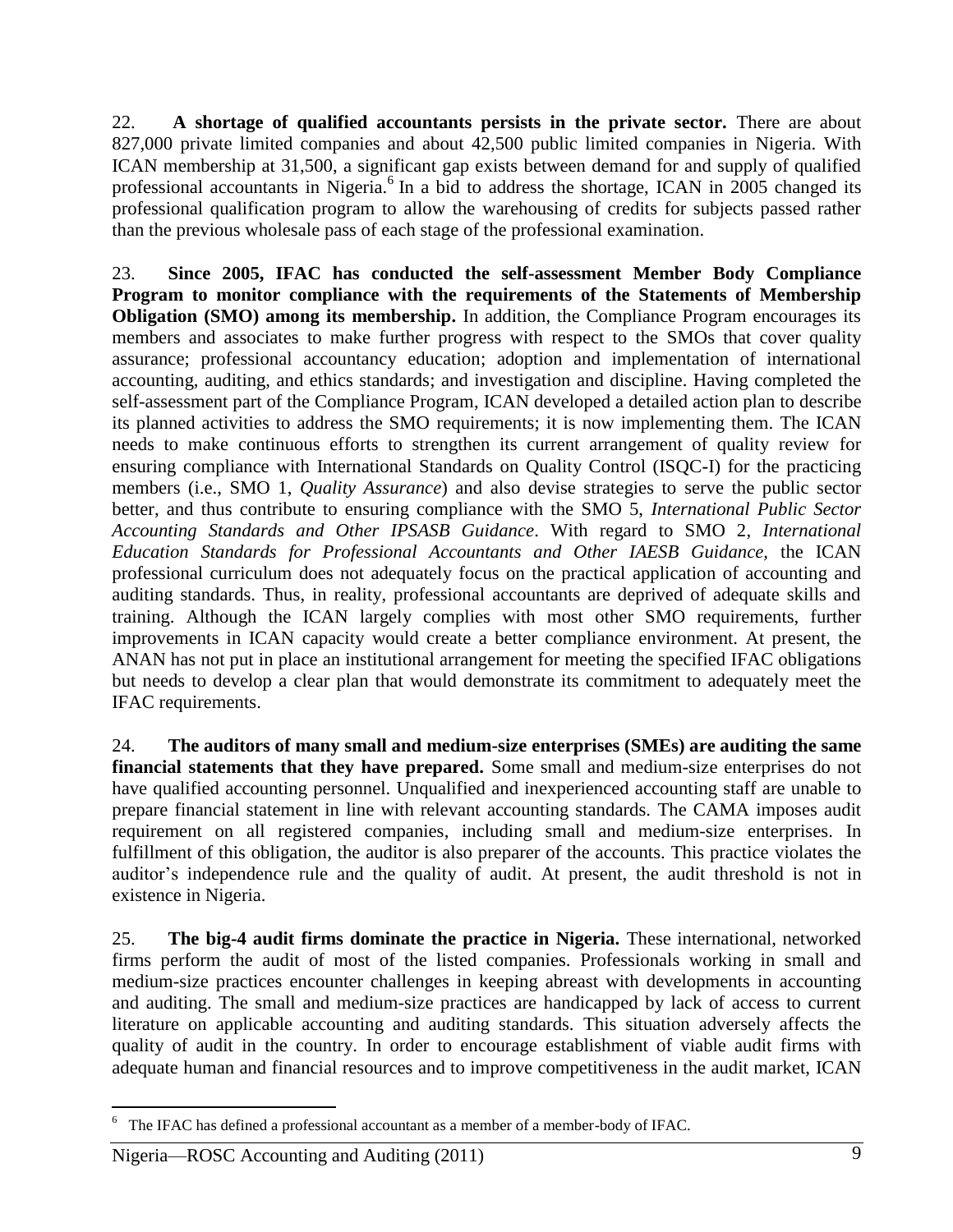encourages merger of sole practitioners. In this regard, ICAN has created a portal to assist firms willing to merge. In the recent past, three successful mergers have taken place. However, most small and medium-size audit practices still prefer to remain as sole practitioners.

26. **There is no statutory condition that requires practicing accountants to take professional liability insurance; in fact such insurance policies are not available in Nigeria.**  Nigeria's relevant laws do not provide for significant penalties against negligent auditors. This tends to limit auditor's accountability and in many cases has created an environment of unconcern toward risks of malpractice suits by auditors. Nigeria has not yet experienced any litigation against auditors.

## **C. Professional Education and Training**

27. **Professional accounting and auditing education in Nigeria needs to be further strengthened to ensure future practicing accountants acquire adequate professional capabilities and competency and are sufficiently qualified to undertake their activities.** The entry requirements to become an ICAN-licensed auditor generally comply with IFAC-issued International Education Standard (IES) 1, *Entry Requirements to a Program of Professional Accounting Education,* issued by IAESB of IFAC. However, the ROSC Team observed an uneven quality in university-conducted accounting education in Nigeria. The scope of the current ANAN certification program does not provide future auditors with sufficient knowledge to undertake an audit. The educational preparation of future accountants for professional certification requires further improvement in preparing ANAN for IFAC membership.

28. **The ICAN-required practical experience falls short of IES 5,** *Practical Experience Requirements***.** Candidates are required to have a minimum of 36-months experience in their area of expertise in accordance with IES 5. However, there is no written guidance for employers, mentors, and trainees regarding the program of practical experience that clarifies their roles and responsibilities, nor a mechanism for approving employers as suitable for providing the appropriate experience for trainees. The ANAN practical experience requirement, which is currently 24-months long, would need to be further extended and strengthened.

29. **The ANAN-conducted professional accountancy examination falls short of the IES requirements on assessing professional capabilities and competence.** In order to meet the reliability and validity of IES 6, *Assessment of Professional Capabilities and Competence,* future accountants should be prepared with sufficient range of professional knowledge; professional skills; and professional values, ethics, and attitudes. The ANAN examination system does not seem to test underpinning theoretical knowledge and its practical application, including judgments by accountants in real-life circumstances as per IFAC requirements. The ROSC Team reviewed the ANAN curriculum and inferred that it primarily focuses on technicalities of accounting and auditing. The ANAN examination does not test knowledge with regard to professional skills, values, and ethics. Also, it does not focus on practical implementation issues of applicable standards.

30. **Accountancy education lacks adequate exposure of practical application of standards.**  In discussions with the ROSC Team, many stakeholders expressed concern that new accountancy professionals lack exposure of the practical application of accounting standards, adequate level of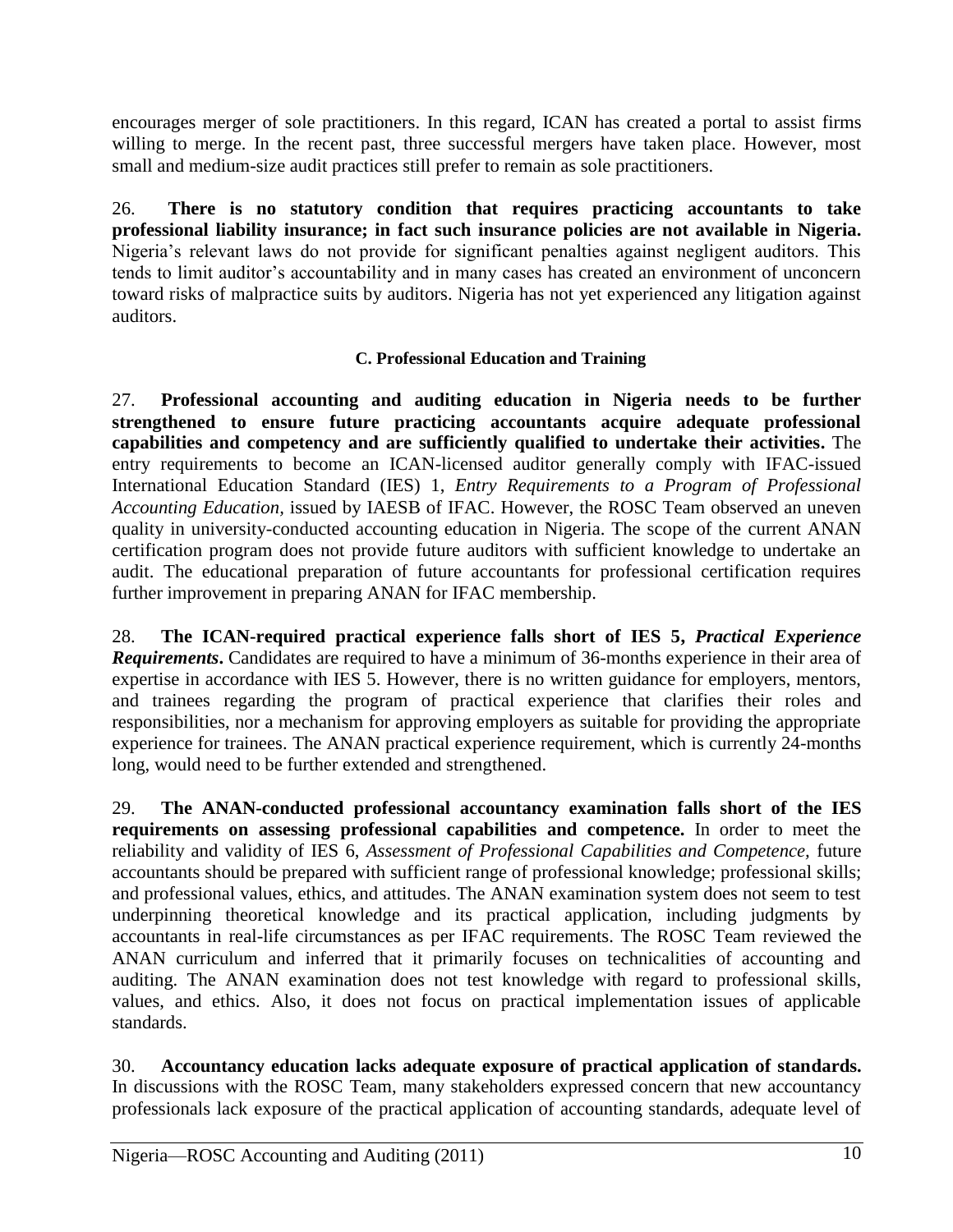communication skills, and aptitude in forming judgment in applying accounting policies for measurement and disclosure of financial information. The stakeholders believe that university graduates do not have adequate levels of practical knowledge and are not prepared to deal with the challenges of discharging their professional responsibilities. In most cases, the employers have to spend substantial time and resources to train newly hired accountants to begin their assigned jobs.

31. **The accounting and auditing curricula in Nigeria are not harmonized among universities and are generally not current with International Education Standards.** Nigerian universities and polytechnics have not made effort to establish common, minimum requirements for courses on accounting and auditing. The accounting curricula are mostly restricted to accounting technicalities and basic procedural aspects of auditing. Moreover, most accounting textbooks lack adequate focus on current international accounting and auditing standards and practice, in particular the practical application of accounting and auditing standards. The various universities visited by the ROSC Team have little involvement with the international professional accounting organizations; for example, none of them subscribe to the updated IASB publications, and none have made attempts to implement IES recommendations regarding accounting and auditing education.

32. **Within the structure of professional examination in Nigeria, there is no distinction between the accounting qualification and auditing qualification.** The professional examination is not designed to adequately achieve IES 8, *Competence Requirements for Audit Professionals*. The IES 8 treats the auditor qualification as a follow-up to the qualification of a professional accountant and specifically states that audit professionals need an "advanced level" of knowledge in auditing financial statements. Its additional requirements on education and experience are not yet covered in Nigeria. The ICAN and ANAN therefore need to look at required upgrading to advance the curricula and examination process. Auditors should be required to pass an additional examination for obtaining the practice license.

33. **Continuing professional development (CPD) for practicing accountants is mandatory, but there is no uniform guidance in organization and delivery.** Professional accountants are required to participate in a CPD program for a total of 90 hours within 3 years, but current CPD arrangements appear to be inadequate to develop or maintain sufficient knowledge and professional skills with regard to modern accounting and auditing practices. Moreover, many CPD seminars lack clear focus on practical implementation aspects of applicable accounting and auditing standards and would need to be updated in an ongoing manner if they are to ensure taking into account new and revised standards.

### **D. Setting Accounting and Auditing Standards**

34. **Under the Nigerian Accounting Standards Board Act of 2003, the NASB sets local accounting standards.** Compliance with NASB-issued Statement of Accounting Standards is mandatory under CAMA. The Government of Nigeria in September 2010 approved conversion to IFRS as the basis for the preparation of statutory financial statements in Nigeria, to be effective January 1, 2012. To guide the adoption of IFRS, a road map has been prepared (see Figure 1). The IFRS adoption is planned to be a phased transition over 3 years commencing with public listed entities and significant public interest entities in Nigeria by 2012, followed by other public interest entities in 2013 and small and medium-size entities in 2014. To ensure effective adoption of IFRS,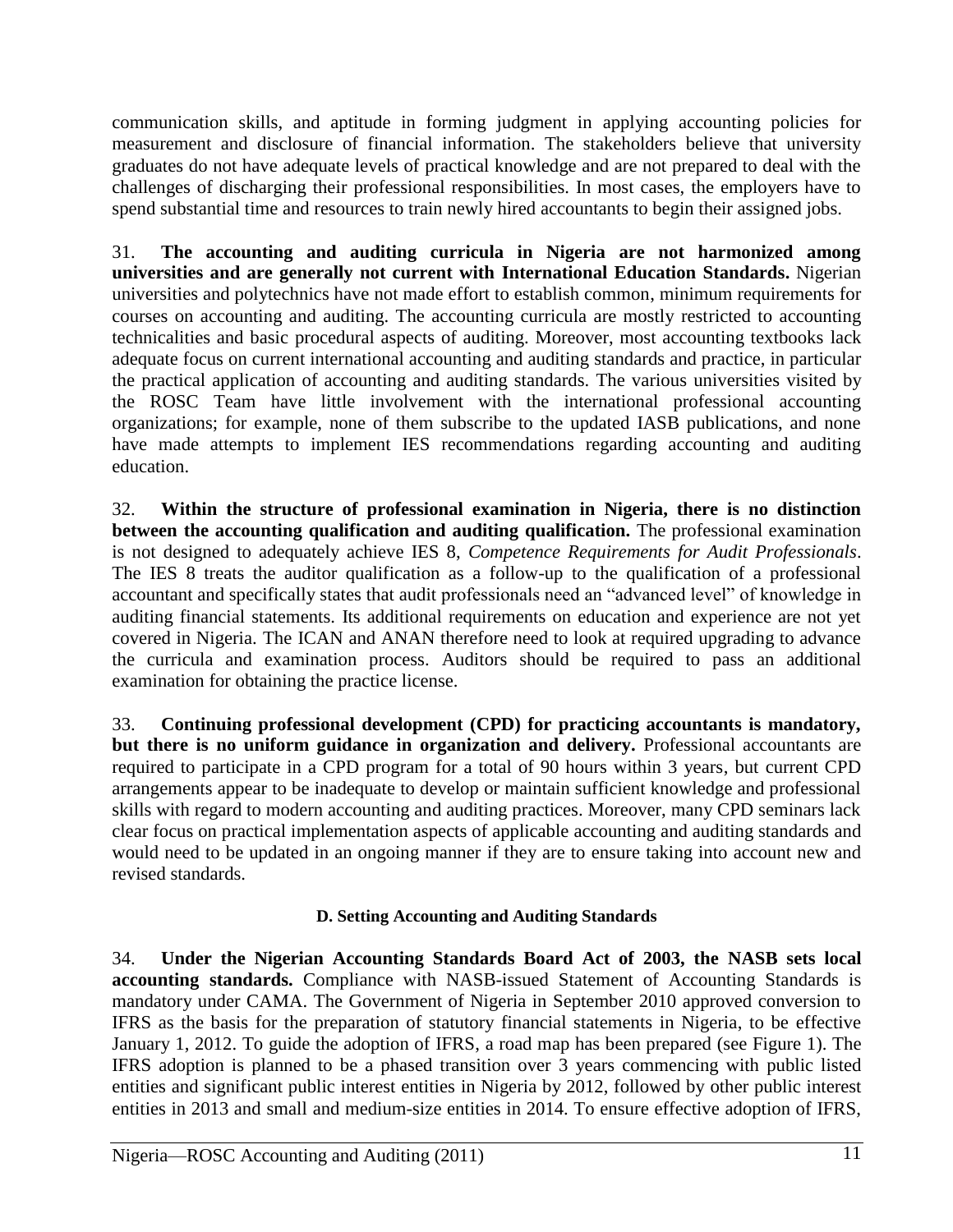the Committee on Road Map in their report recommended the following:

- Amendment of laws and regulations CAMA 1990; Banks and Other Financial Institutions Act, 1991; and Investment and Securities Act, 2007 — that have one provision or other impacting on financial reporting in order to ensure uniformity and remove conflicts and ambiguity;
- Passage and signing the enactment of the FRC Bill;
- Enforcement of IFRS vested in one body; and
- Creation of IFRS Center of Excellence.

The road map indicates milestones and timelines to be followed over the 3-year period. However, some of the milestones for 2010 have already been missed. The various regulators are providing guidance on how companies under their watch should comply. A properly coordinated effort will be more appropriate. The NASB, which should provide the required coordination/leadership, is constrained by its resource limitations. The CBN has commenced implementing a plan to support IFRS conversion in the banking sector which other regulators could follow under the regulators forum.

35. **The ICAN and ANAN are standard-setters for auditing practice in Nigeria by virtue of their respective acts, and both have been issuing standards accordingly.** Two sets of auditing standards exist in Nigeria. The ICAN mandates compliance with Nigeria Standards on Auditing, which it issues. However, the local members of international accounting firm networks issue their audit opinion in line with ISA. The ICAN lacks the mechanism to enforce compliance with its standards. The ICAN-issued standards incorporate local specificities, complying only to some extent with ISA. The last standards issued by ICAN were in 2009; what exist at present are exposure drafts. With the clarified ISA there are differences between the Nigeria Standards on Auditing and ISA. The ANAN members in public practice apply the ANAN-issued auditing standards. A legal body responsible for mandating auditing standards in Nigeria is necessary to address the issue of multiple standards and monitoring and enforcement of compliance with auditing standards.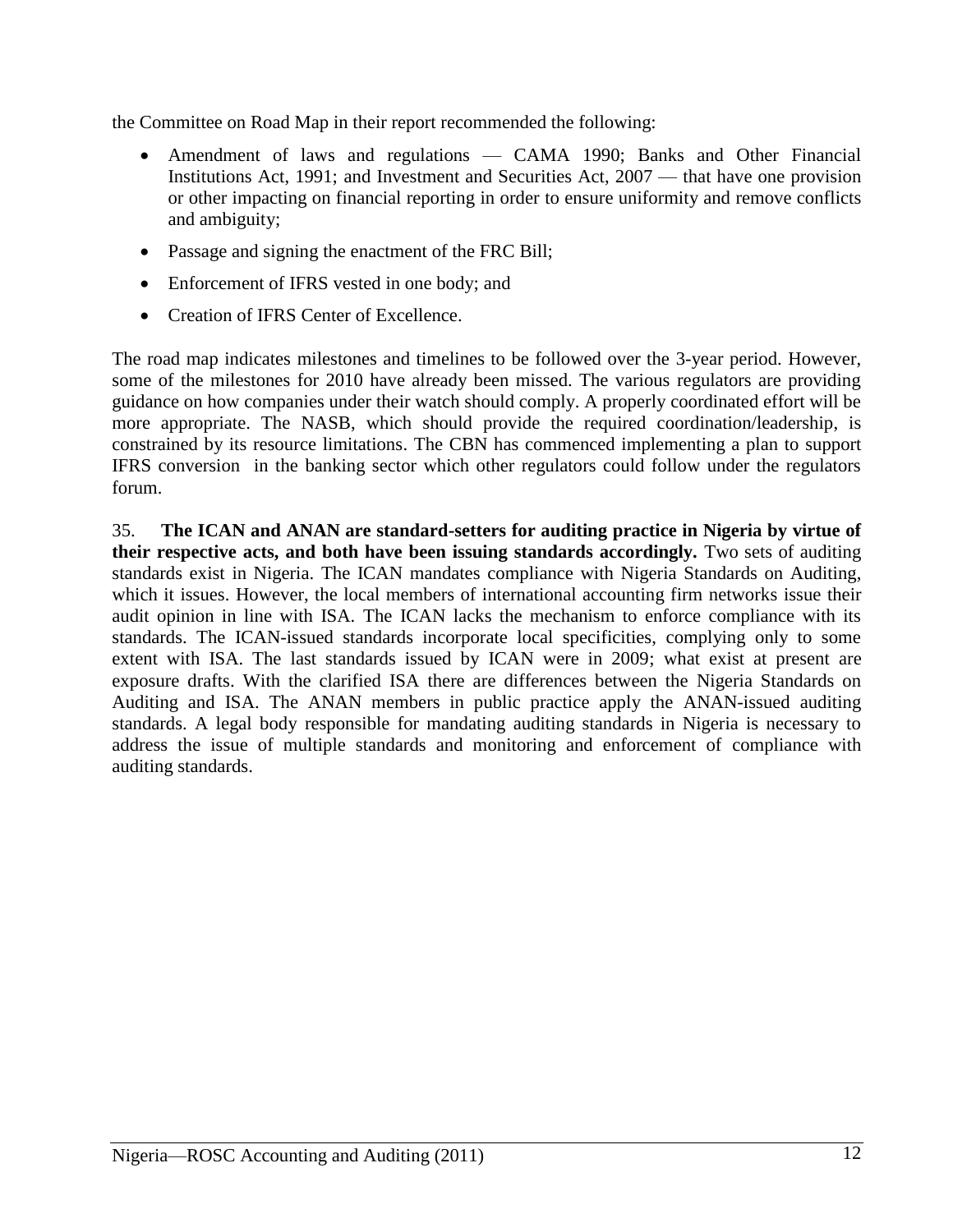

**Figure 1: IFRS Conversion Road Map Diagram**

*Source: Report of the Committee on Road Map to the Adoption of International Financial Report in Nigeria, 2010.*

## **E. Ensuring Compliance with Accounting and Auditing Standards**

36. **The mechanism for monitoring and enforcing requirements on accounting and financial reporting is provided for in the CAMA 1990, and other acts related to the powers and responsibilities of regulators**. The CAMA empowers the Registrar of Companies at the Corporate Affairs Commission to monitor compliance with its financial reporting requirements. The Corporate Affairs Commission does not effectively fulfill this function. Generally, returns are not filed within the stipulated deadline while returns for some companies, especially private and nonlisted public companies, are not readily available. The CAMA requires the audit committee to review audited financial statements and report to the shareholders. However, audit committees' capacity to monitor remains largely unknown. The CAMA is outmoded regarding penalties for noncompliance. This has resulted in weaker monitoring and enforcement activities with regard to application of the accounting and financial reporting requirements.

37. **The Nigeria Stock Exchange does not have any monitoring and enforcing mechanism with respect to accounting and disclosure requirements.** At present, NSE monitoring efforts are primarily focused on tracking timely issuance and filing of the financial statements. Even with these efforts there are companies with overdue filing of financial statements. At the Stock Exchange, the available financial statements are not reviewed for ensuring compliance with accounting standards and disclosure requirements. The NSE monitoring and enforcement mechanism is very weak. The Nigeria Stock Exchange is undergoing a transformation process, which is expected to enhance its institutional capacity.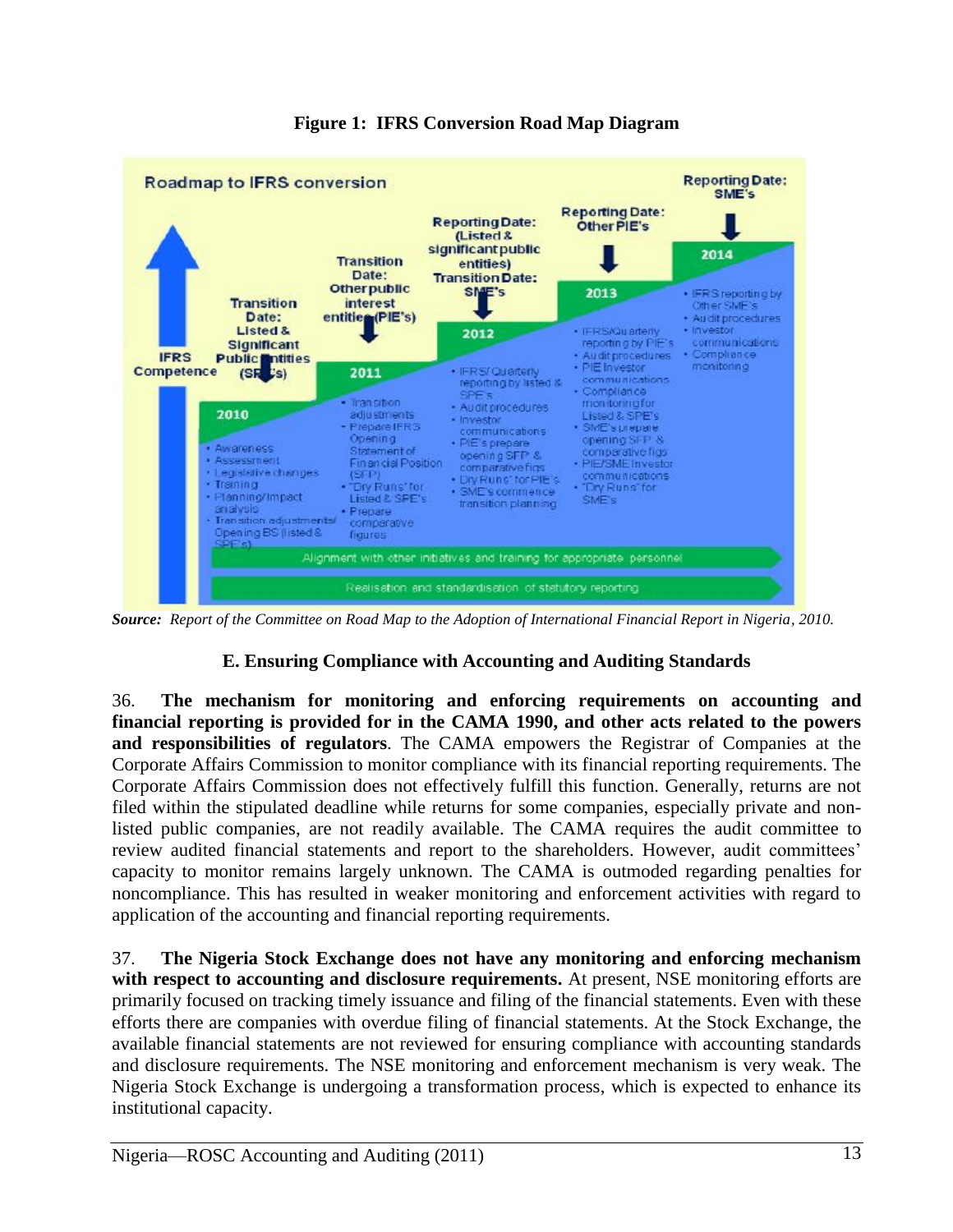38. **The Securities and Exchange Commission in 2007 established the Financial Standards and Corporate Governance Department to review financial statements of all the publicly traded companies for ensuring compliance with the accounting standards and disclosure requirements.** However, this initiative remains at the nascent stage. The officials responsible for monitoring and related activities lack the adequate knowledge on practical aspects of applying IFRS. The capacity of the Financial Standards and Corporate Governance Department is weak. Some enforcement actions taken by the Security and Exchange Commission include sanctioning one publicly traded company and its auditor for resorting to "creative" accounting, and penalizing a number of companies for delay in filing of financial statements.

39. **The ICAN has commenced conducting a quality assurance review of professional practice of audit firms and individual auditors; however, the quality control process is at an early stage and falls short of international good practice.** Reviewers for the exercise are ICAN members selected on a competitive basis. The Director for Practice Monitoring coordinates the exercise. A pilot review involving 29 small and medium-size audit firms was conducted in 2010. Experience shows that most of the audit firms are unwilling to submit to the review. The review outcome does not include sanctions, and recommendations are largely persuasive. The ICAN should make efforts to ensure this initiative is in compliance with SMO 1, *Quality Assurance*. Due to the absence of independent audit oversight, Nigeria does not yet have an effective audit regulatory framework. There is a need to put in place an effective mechanism for enforcement of rules and regulations for strong monitoring, control, and surveillance, as well as a quality control system.

40. **For the banking sector, the Central Bank of Nigeria has strengthened its enforcement of financial reporting requirements.** The Central Bank regulates accounting requirements for prudential regulatory reporting of banks as well as non-banking financial institutions. In this context, the Central Bank monitors adherence to financial reporting requirements mainly with regard to loan loss provisioning and other issues that affect capital adequacy of the regulated entities. The Central Bank does both off-site and on-site examinations and gives priority to checking compliance with prudential requirements. The Central Bank reviews and approves the audited financial statement before they are published. Banks now submit their returns through the electronic Financial Analysis and Surveillance System (e-FASS), and plans are underway for riskbased banking supervision. According to the CBN half-year economic report as of end June 2010 and released the first week of March 2011, an assessment of the banking sector, based on *capital adequacy, asset quality, management, earnings, and liquidity* (CAMEL) during the review period, showed that none of the 24 banks was rated in the top grades. Half of the banks were rated "average" while the remaining ones had poor ratings. Also, the average Capital Adequacy Ratio of the banks was below the stipulated minimum of 10.0 percent.

41. **Compliance with financial reporting requirements of insurance companies is the responsibility of the Supervision and Inspectorate Division of the National Insurance Commission.** There is a whole range of sanctions that can be applied for noncompliance with accounting and auditing requirements. However, these sanctions do not appear to be effective. Also, the capacity of NAICOM to monitor compliance is inadequate.

42. **The Nigerian Accounting Standards Board is mandated to monitor and enforce**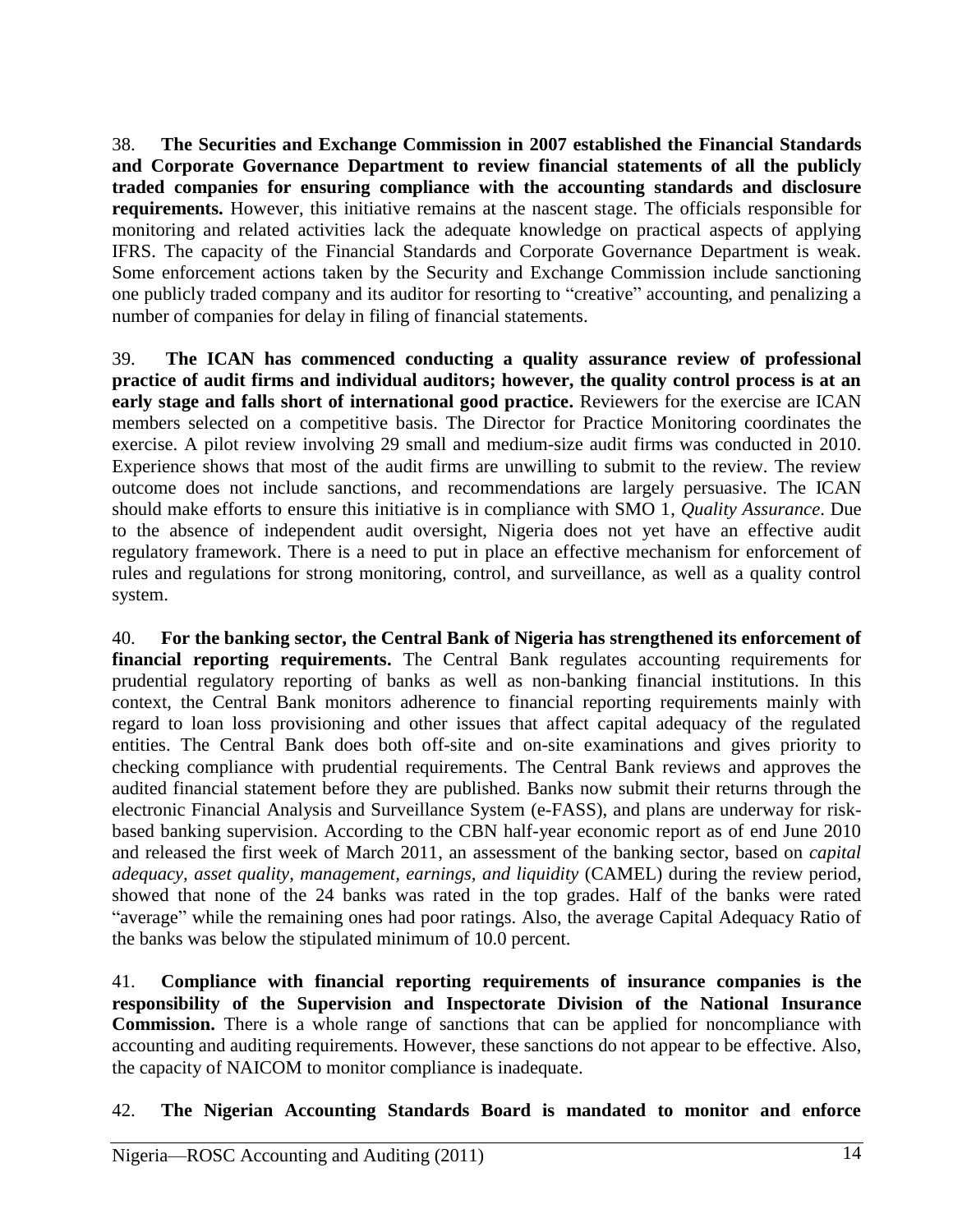**compliance with accounting standards.** The NASB writes to companies requesting their financial statements for review. The review is conducted using checklists developed for each SAS. Issues of noncompliance are conveyed to the company with a request that the auditor accompanies the company to the inspection meeting. The NASB has improved upon its monitoring and enforcement function thus becoming prominent in the discharge of this responsibility. Arising from its monitoring, some companies and their auditors have been sanctioned for manipulating accounting principles. The NASB still lacks adequate financial and human resources to ensure compliance by the many companies in Nigeria in general and public interest entities in particular.

43. **For non-listed entities, in both financial and non-financial sectors, there is no system to effectively ensure that they adhere to applicable standards in their financial statements.** The absence of monitoring and enforcement of financial reporting requirements for the non-listed entities and especially those in unregulated sectors poses a significant threat in ensuring good governance and developing a sound financial architecture in Nigeria. Many of the non-listed entities, including state-owned enterprises, represent significant public interest.

## **IV. ACCOUNTING STANDARDS AS DESIGNED AND PRACTICED**

44. **The Nigerian Statement of Accounting Standards were developed by the NASB on the basis of IAS/IFRS**. The NASB has not issued any instructions on what to do when there are no SAS counterparts of IAS/IFRS. Companies are encouraged to apply international good practice (e.g., IAS/IFRS) where SAS do not exist. It is worth noting that there are 38 applicable IAS/IFRS; however, the existing 30 SAS cover only about 50 percent of the IAS/IFRS areas. The major companies, including banks and insurance companies, generally claim that they have used the requirements of IAS/IFRS in areas not covered by SAS.

45. **Since the decision to adopt IFRS in Nigeria was taken at the highest level of Government, this development was expected to facilitate smooth implementation**. However, most of the preparatory arrangements outlined in the road map have yet to be achieved. For instance, the road map prescribed that adequate public sensitization be carried out beginning from 2010 to enable the preparers and users of financial statements, regulators, auditors, investors, and other relevant stakeholders to be properly educated. The ROSC Team in discussions with relevant stakeholders learned this has not been done.

46. **Evidence suggests a lack of adequate capacities to prepare IFRS-based financial statements**. A knowledge gap on IFRS-based financial reporting appears to be a significant challenge faced by the accountancy profession in Nigeria. During the due diligence mission in discussions with company management, accountants, and auditors, the ROSC Team found that some companies might not have adequate resources or ability to prepare IFRS-based financial statements. It is possible therefore that in these cases the auditors might either prepare or provide substantial assistance with the preparation of such financial statements. This however raises a significant independence issue.

47. **Financial statements often include standardized wording, which may not relate to the specific events and circumstances of the concerned corporate entity.** The standardized wording is usually drawn from model financial statements provided by the audit firms. In most cases, the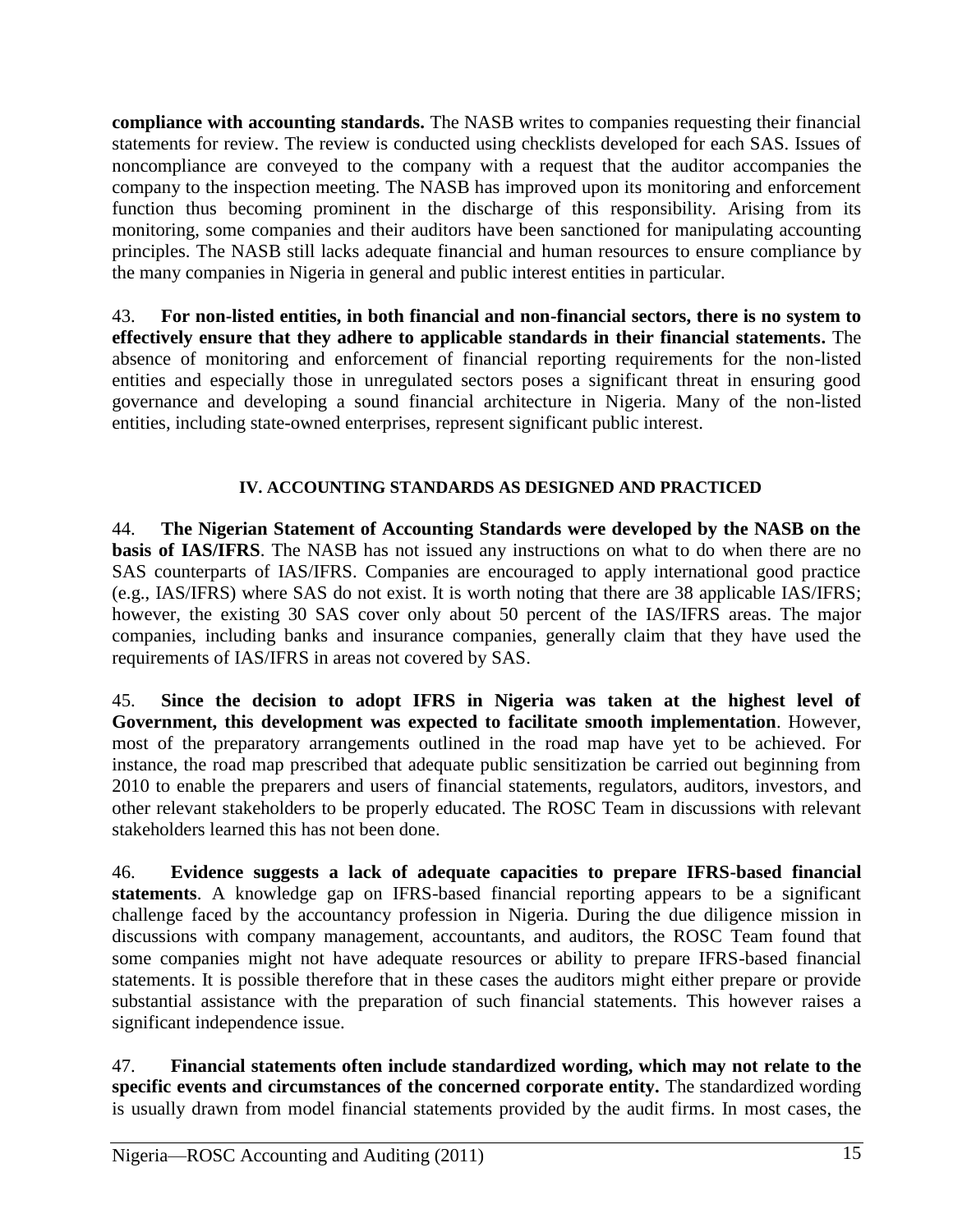standardized wording is used for describing accounting policies for events and transactions that are not relevant to the financial reporting of the concerned entity. The users of financial statements generally are of the view that using standardized wording reflects a lack of knowledge and understanding of complex accounting requirements, including IFRS, by the preparers of financial statements and generally reduces the relevance of those financial statements.

48. **Information on "compliance gaps" demonstrates weaknesses of corporate financial reporting.** The review of published financial statements, conducted by the ROSC Team, has revealed compliance gaps, the so-called difference between applicable accounting standards and actual practice. The review mainly involved an examination of 40 sets of financial statements of major listed companies against a checklist of selected disclosure requirements under the NASBissued Statement of Accounting Standards. In areas where SAS do not exist, the relevant IAS/IFRS disclosure requirements have been included in the checklist. The review also involved interviews with experienced corporate accountants, practicing auditors, academics, members of professional bodies, and regulators. The exercise has shown noncompliance with important disclosure requirements. It is worth noting that the review mainly focused on the disclosure requirements; no attempt was made to examine the books of account of the companies and/or audit working papers in order to dig deep into the recognition and measurement issues. Although a range of noncompliance was detected, a few examples are presented below:

- **Disclosures.** Many companies avoided full disclosure of information in published financial statements as per requirements of the applicable Statement of Accounting Standard. More importantly, the observed accounting policies in line with the SAS requirements, are hardly presented in a proper manner.
- **Related party transactions.** Detailed disclosures in line with the requirements of the relevant accounting standard were generally absent in the reviewed financial statements. For instance, the ownership structure of many companies suggested that related parties and related party transactions existed, but the notes to the financial statements of these companies showed either very limited or no disclosures with regard to related parties and related party transactions.
- **Revenue recognition.** Many companies did not properly disclose the accounting policy on revenue recognition. In this context, some analysts and other users of financial statements in the country have opined that many companies resort to overstatement or understatement of revenues in order to show the accounting profit at a desired level.
- **Employee benefits.** Although many companies have employee pension plans, almost all of them failed to disclose information required by the relevant accounting standard. No disclosure was made as to whether actuarial or any other forms of valuations had been made to quantify outstanding liabilities for employees' post-employment benefits. According to the knowledgeable accountants and auditors in the country, in many companies the full liability for employee benefit expenses is not recognized on an accrual basis.
- **Segment reporting.** Most companies that apparently had business segments and geographical segments did not comply fully with the segment reporting requirements.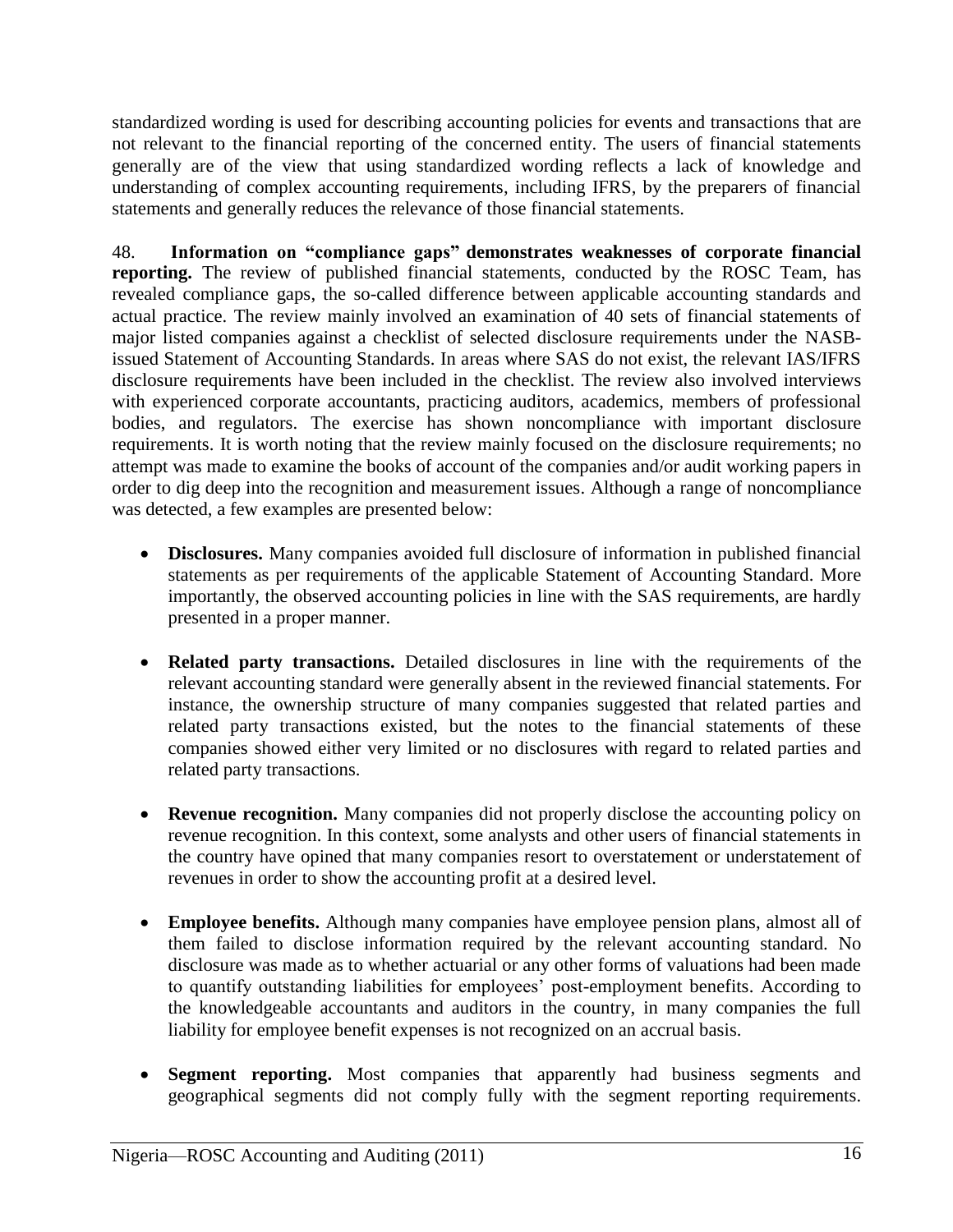Details were not provided for revenue, operating profit, total assets, and total liabilities of different segments.

- **Leases**. Misclassification of leases is a common practice. The leases, which are essentially finance leases, are treated as operating leases. This misclassification improves the liability side of the balance sheet and creates more favorable borrowing capacity of the company.
- **Impairment of assets***.* It is a common practice not to disclose whether impairment tests have been performed as per requirements of the applicable accounting standard. Although some reviewed financial statements made reference to an impairment review, all the required disclosures on impairment adjustments and related matters were not found in most of the financial statements.
- **Financial instruments**. Except in the case of a few banks, appropriate accounting and disclosures for financial instruments are rarely found in the financial statements of the corporate entities.
- **Provisions, contingent liabilities, and contingent assets**. In most of the financial statements, the explanatory notes were not in compliance with the requirements of the applicable accounting standard. With inadequate information, this could prevent the user of the financial statements from properly assessing the consequences of a contingency.
- **Consolidated financial statements**. It is a common practice not to present information on the basis of consolidation of subsidiaries, and nature of relationship between parent and subsidiary. Many companies often fail to consolidate all the subsidiaries without providing valid reasons for this.

# **V. AUDITING STANDARDS AS DESIGNED AND PRACTICED**

49. **The ICAN-mandated auditing standards fall short of the requirements of clarified ISA**. The ICAN has issued 30 Nigerian Standards on Auditing through adaptation of ISA to suit local circumstances. As a result, the Nigerian Standards on Auditing are not fully comparable with the requirements of the original ISAs. The IAASB (IFAC) revised the original ISAs, which were reference points of Nigerian Standards of Auditing, at the conclusion of the "clarity project" in December 2009. At present, there are 36 clarified ISAs that need to be adopted and implemented in Nigeria. However, the Nigerian Standards on Auditing have not yet been updated to reflect the requirements of the clarified ISA. The differences between Nigerian Standards on Auditing and clarified ISA are such that an audit performed in accordance with Nigerian Standards on Auditing is likely to provide much less assurance than an audit performed in accordance with current ISAs. The current practice of adapting ISA for Nigerian Standards on Auditing does not appear to be efficient way of setting national standards and is not helpful for developing a strong auditing profession and financial information process. All requirements of currently applicable ISA need to be mandated through full ISA adoption.

50. **The quality of statutory audits is uneven**. From the review of audited financial statements and discussions conducted by the ROSC Team with sole practitioners, medium- and large-size audit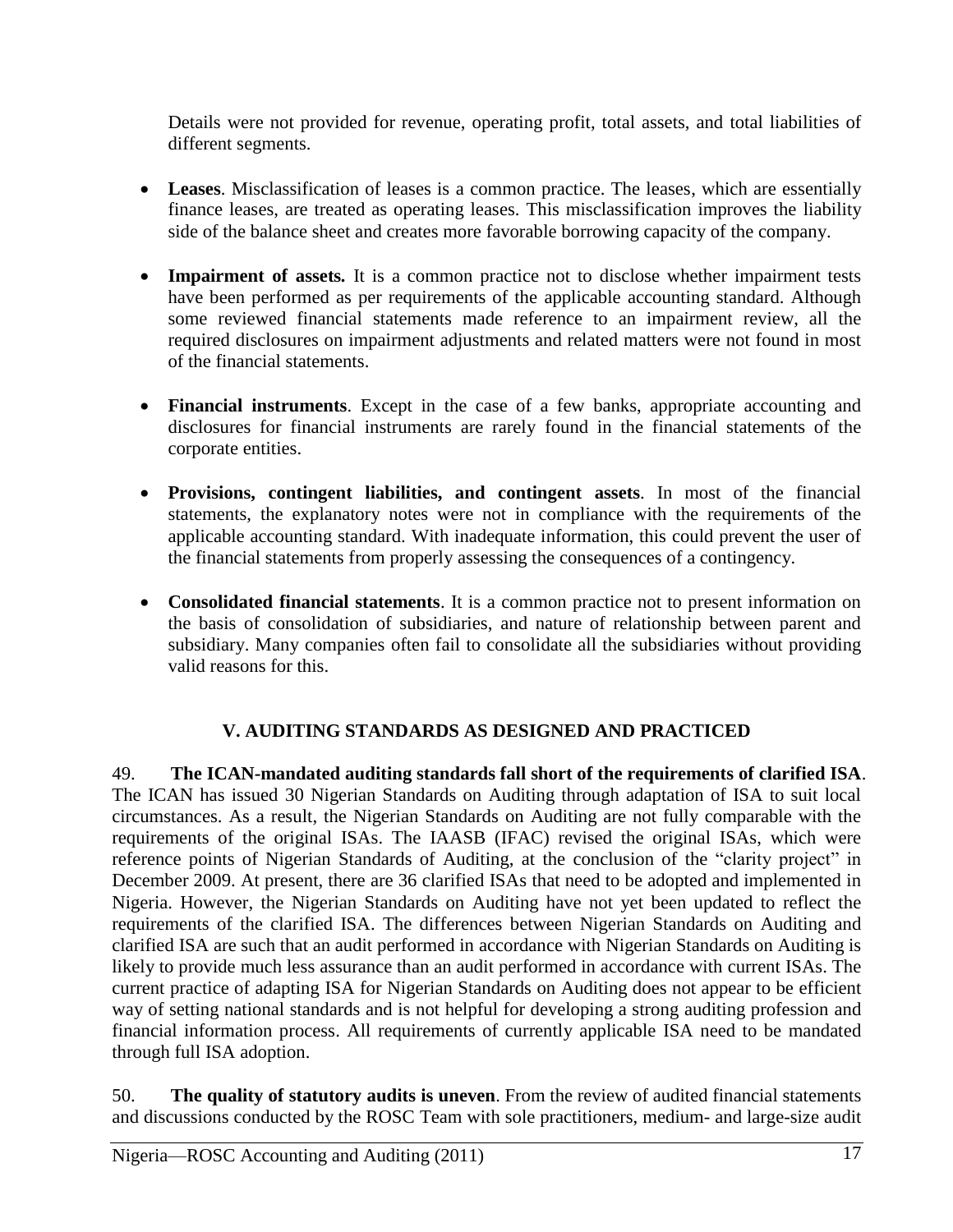firms, NASB, and other relevant regulatory bodies, specific issues surfaced that affect the average quality of auditing practices in Nigeria. It was found that the degree of compliance with the applicable auditing standards differs among audit firms of different sizes. The audit firms that belong to the international networks generally follow ISA requirements. However, due to differences of opinion over the spirit of certain auditing standards, actual application in local environments tends to differ in different firms. Moreover, intense work pressures force many large audit firms to comply with audit standards more in form than in substance. Some audit quality issues recognized in firms of all sizes include the following:

- Regarding implementation of the standard on *going concern*, it seems that the shortcomings in effective compliance with this standard sometimes significantly affect the quality of financial statements of some public interest entities.
- Regarding *risk assessment and internal control*, in many cases proper steps are not taken for checking whether the controls were functioning throughout the whole accounting period.
- It is widely believed by the key stakeholders that the auditing standard regarding *related parties* does not receive the attention it deserves, taking into account that many of the public interest entities in the country have related party relationships and related party transactions.
- Local circumstances constrain the use of *external confirmation procedures* as an effective tool in obtaining relevant and reliable audit evidence.
- A common practice in audit practice in Nigeria is low-balling *fees*, or quoting an artificially low fee in order to win an audit contract. This is done by the bidding firm on the assumption that their future fee for expected non-audit work from the same client would compensate for the "low" quoted fee for the current audit.
- The lack of effective *communication* between incoming and outgoing auditors of an entity affects the quality of audit.
- In many cases, inadequately supervised trainee accountants, having very limited exposure to the *theory and practice* of auditing and without sufficient knowledge of client's business, carry out important audit activities. This has serious impact on the quality of audit.

51. **The small and medium-size practices often find it difficult to bear the cost of implementing proper arrangements for audit quality control.** Generally, weak capacity adversely affects the quality of audit services provided by the small and medium-size practices in Nigeria. Some typical examples of noncompliance with audit standards by small and medium-size practices follow, prepared on the basis of information provided by the audit practitioners and the relevant regulators in Nigeria:

- Terms of audit engagement not agreed upon in writing;
- Inability to demonstrate knowledge of clients business;
- Absence of records of audit planning;
- Audit work carried out is not adequately recorded;
- Serious and consistent deficiencies in the extent and quality of audit evidence;
- No records of application of analytical procedures at both planning and overall review stage;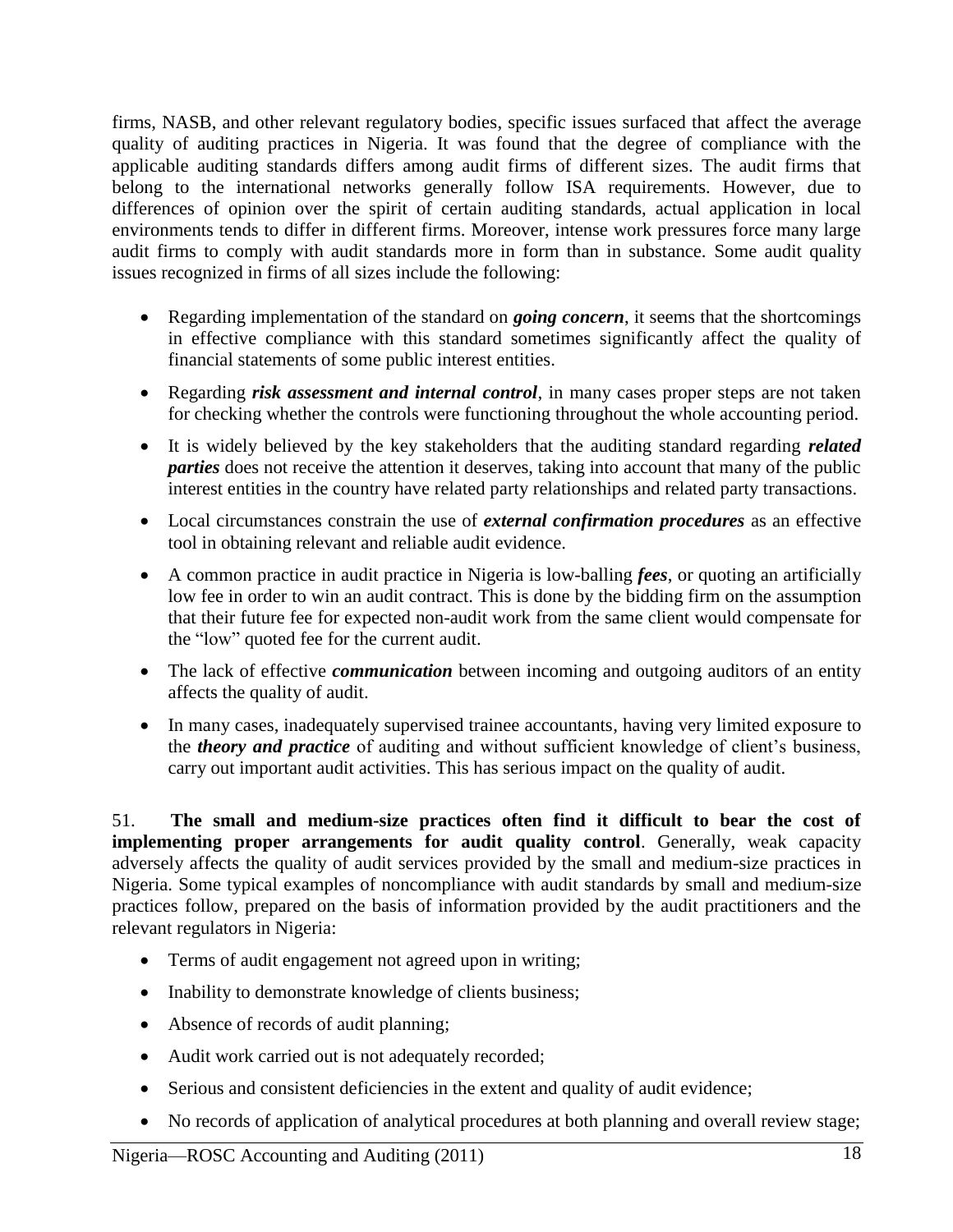- No record of review of post balance sheet events;
- Written confirmation not obtained from management of the various matters;
- No record on how the firms ensured financial statements complied with the requirements of CAMA and SAS.

### **VI. PERCEPTIONS ON THE QUALITY OF FINANCIAL REPORTING**

52. **As was the case in 2004, perceptions of the quality of financial reporting in Nigeria remain mixed at best, and most users consider that more efforts are needed to improve the quality of audited financial statements.** The ROSC Team interviewed a cross section of the users of financial statements, including the regulators and participants in the financial market. The users perceive the quality of financial statements having improved somewhat but still relatively weak overall. And there is a need to take some major steps for improving audit quality. Financial reporting by banks is perceived to have improved, in large part due to the fact that the banking supervisor has stepped up monitoring and enforcement activities. However, greater reliability of audit reports is still needed, and accountability of external auditors is viewed as inadequate.

53. **The adoption of IFRS to be effective January 1, 2012, is perceived to be a positive step that will facilitate investment and lending activities.** However, the market perceives there is a paucity of skills in using IFRS within the system since greatest numbers of accountants in Nigeria were trained on the basis of the Nigeria Statement of Accounting Standards.

## **VII. POLICY RECOMMENDATIONS**

54. The policy recommendations outlined in this section emerge from the review of accounting and auditing practices in Nigeria, as well as valuable inputs received from the various key stakeholders, including leaders of the accountancy profession, experienced practitioners, regulators, academics, investment analysts, top management personnel of major corporations and financial institutions, and local and foreign investors. A holistic approach is adopted to design the principlesbased policy recommendations in order to further strengthen the corporate financial reporting and auditing practices in Nigeria. The significance of these recommendations is building on existing systems — implementation of the recommendations should not jeopardize achievements of the framework and systems in place. The major focus of the policy recommendations centers around the following:

- Updating the *statutory framework* of accounting, auditing, and corporate financial reporting;
- Strengthening the capacity of *accounting and auditing regulatory body* for issuing, monitoring, and enforcing accounting and auditing standards;
- Building capacity of the *professional accountancy bodies* to function as modern professional organizations, and comply fully with the IFAC Statements of Membership Obligations;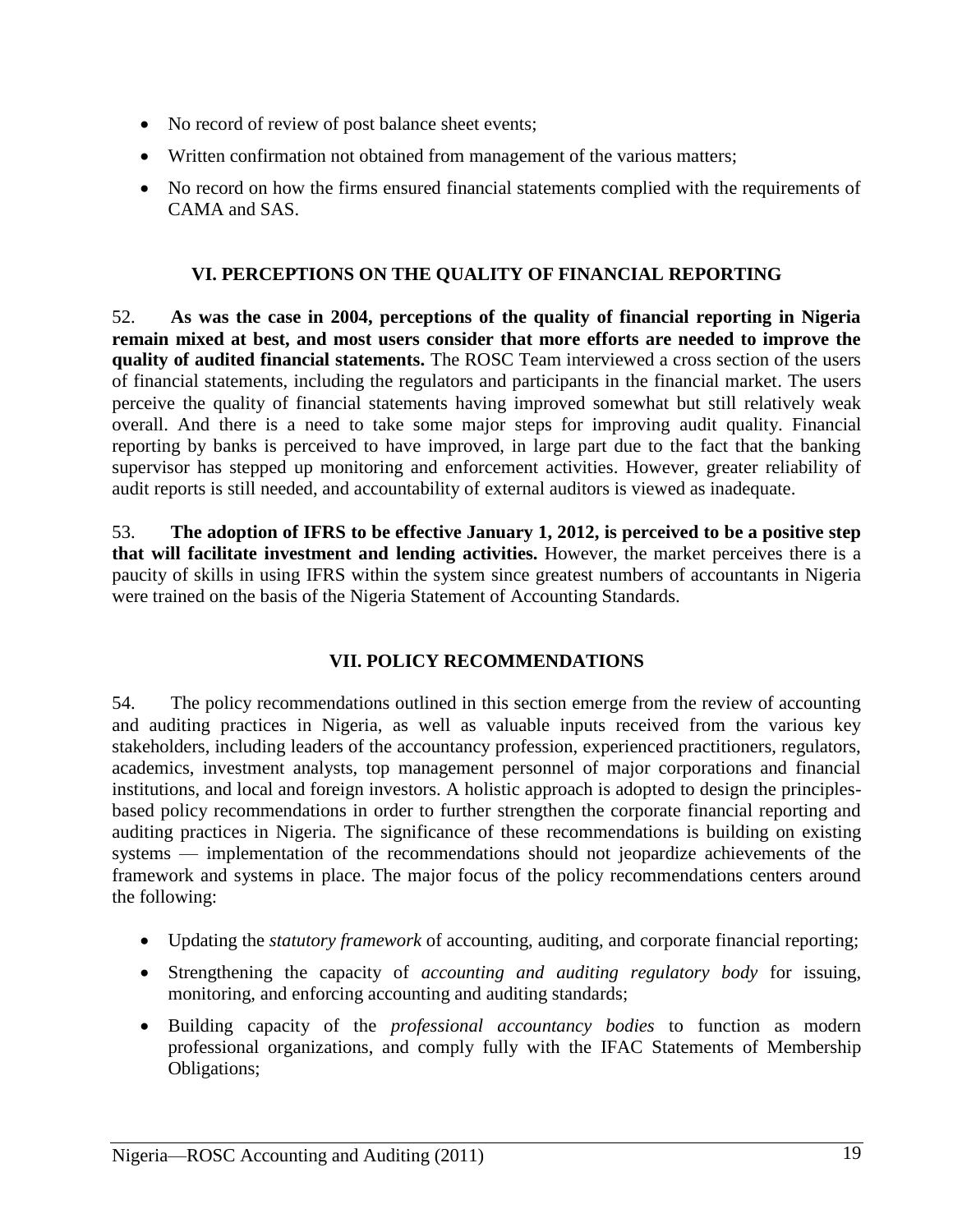- Enhancing capacity of the main *financial sector regulators* banking regulator, securities regulator, and insurance regulator — to deal more effectively with matters relating to IFRS application by the regulated entities; and
- Improving *accountancy education and training*.

## **A. Statutory Framework**

55. **Amend the Companies and Allied Matters Act***,* **1990.** The CAMA needs to be amended taking into account the important reforms that the Nigerian Government has introduced with regard to enhancing the quality of corporate financial reporting. The CAMA at present is based on the premise that the accounting and auditing practices in Nigeria should be based on nationally developed standards. The Government of Nigeria has already taken steps for building national financial architecture in line with internationally accepted standards and codes. Under such circumstances, there is an urgent need for including enabling provisions in the CAMA in order to facilitate implementation of IFRS and ISA. The regulations/guidelines for implementing the amended CAMA should also ensure that penalties for failure to comply with the applicable accounting standards and for failure to file financial statements with appropriate authorities are set at levels that can act as effective deterrents.

56. **Prescribe by accounting standards and not law the form and content of financial statements**. The forms and contents of financial statements should follow the requirements set by accounting standards and not by the law. Legislated accounting policies and disclosure requirements cannot keep pace with changes in standards, disclosures, and relevant international practices considering how amendments to the law are cumbersome and difficult to implement on a timely basis. In order to satisfy a regulatory body's specialized information needs, regulatory information should continue to be submitted under the requirements set by the concerned regulator (e.g., CBN, SEC, NAICOM), and the general purpose financial statement should follow IFRS or the national equivalent of IFRS — an international good practice. The Second Schedule of the CAMA that prescribes accounting policies with regard to issues that are covered by accounting standards should be discontinued in favor of the accounting standards issued by a legally established body responsible for setting accounting standards (as done currently by NASB).<sup>7</sup>

57. **Provide eligibility requirements for appointment of statutory auditor.** Since CAMA is the principal act governing affairs of a company, it should provide unambiguous direction on who can be appointed as a statutory auditor. The CAMA should also provide in a schedule the detailed requirements that must be met by an individual or firm to be recognized as a qualified auditor. The schedule should require that in order to be recognized as a qualified auditor an individual or a firm must obtain a "practicing certificate" from a professional accountancy organization established by law in Nigeria. The schedule may also require that the same professional accountancy organization should put in place arrangements for complying with the IES requirements on professional education, and training and should be set in line with high-quality governance principles. In addition, the professional accountancy organization should also have developed CPD requirements in accordance with the IES, be involved in the adoption of quality control standards for audit firms,

 $\overline{a}$  $<sup>7</sup>$  The provisions of CAMA that require observance of "historical cost accounting principles" are not consistent with the</sup> IFRS requirements on fair value accounting. It is therefore necessary to exclude the accounting principles-related issues from CAMA and leave it to the legally established accounting standard setter.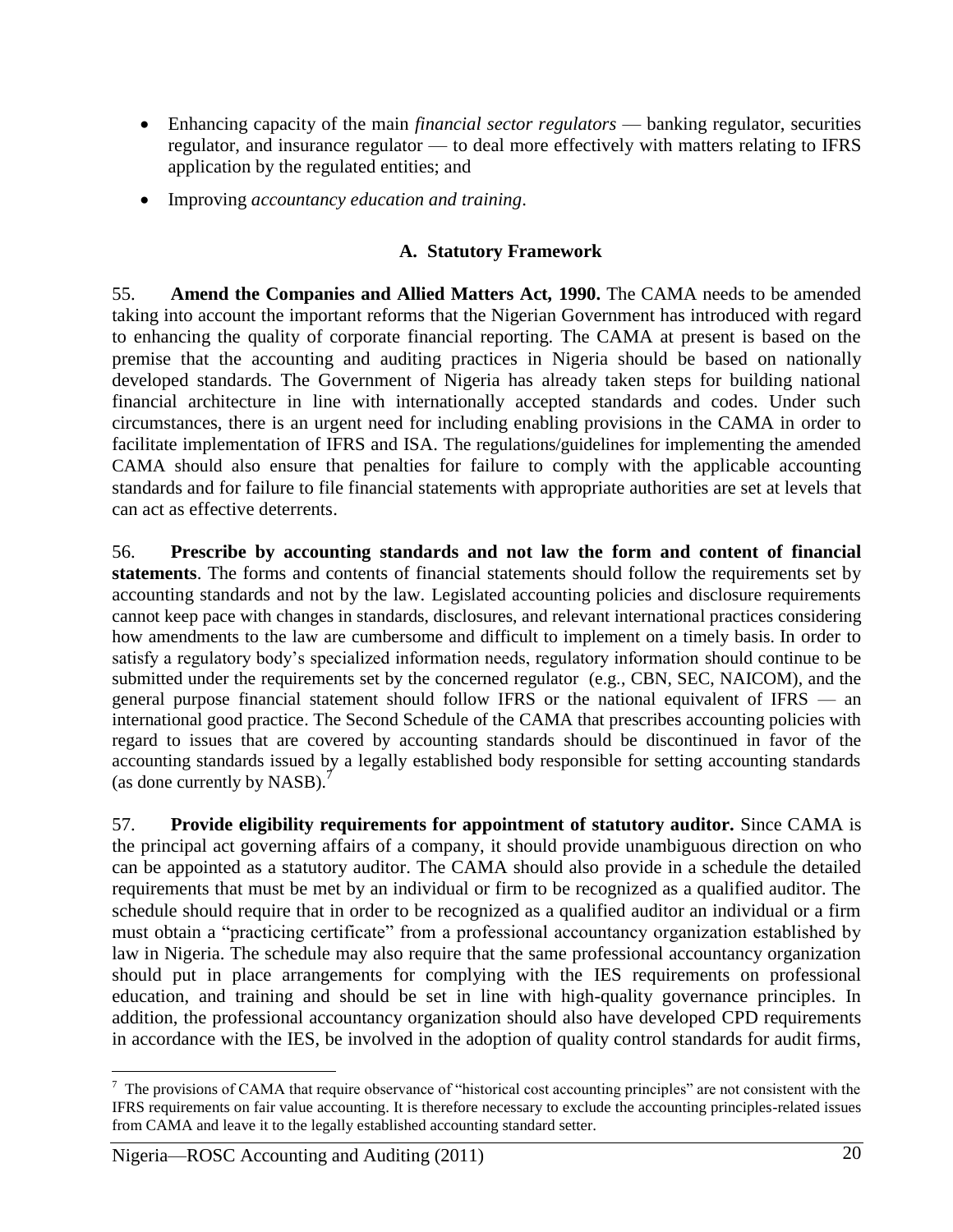contribute to the auditing standard-setting process, and have established effective mechanisms for investigating and disciplining their members for misconduct and breach of the rules. This is in line with international good practice.<sup>8</sup>

58. **Exempt small private companies from statutory audit requirement**. The CAMA should exempt the small private companies from statutory audit requirements. If the small companies are not required to present audited financial statements, they will be able to focus more on business expansion rather than spending time and resources for audit compliance purposes. The law should provide for establishment of statutory audit threshold. The threshold of audit exemption should be revised from time to time depending on changing circumstances. The Federal Inland Revenue Service should consider acceptance of the Accountants Report prepared by a professionally qualified accountant — not necessarily an auditor — for small private companies. The lower cost of preparing an Accountants Report, which certifies that financial statements are in agreement with the underlying records, would provide more reliable information for tax assessment.

59. **Take steps for enactment of the Financial Reporting Council (FRC) Bill**. The Government should take immediate steps for ensuring that the FRC Bill, which is under consideration of the National Assembly of the Federal Republic of Nigeria, is passed into law. This law will lead to the establishment of a comprehensive regulatory framework of corporate financial reporting in Nigeria. The Financial Reporting Council will be responsible for issuing, monitoring, and enforcing accounting and auditing standards. Additional focus of the Financial Reporting Council will be on corporate governance, actuarial standards, and valuation standards. In addition to enactment of the FRC Bill, there is a need to ensure uniformity and remove conflicts in financial reporting-related provisions of other laws, including the Nigerian Stock Exchange Act, 1961; Companies and Allied Matters Act, 1990; Nigeria Deposit Insurance Corporation Act, 2006; Banks and Other Financial Institutions Act, 1991; Investments and Securities Act, 2007; National Insurance Commission Act, 1997; Insurance Act, 2003; Companies Income Tax Act, 2004 (as amended); Petroleum Profit Tax Act, 2004; Pension Reform Act, 2004; and Federal Inland Revenue Service (Establishment) Act, 2007.

# **B. Accounting and Auditing Regulatory Body**

60. **Make necessary arrangements for establishing and operationalizing the Financial Reporting Council immediately after enactment of the FRC Bill**. The NASB, which is the current regulator of accounting, should take preparatory steps for establishment and efficient functioning of the Financial Reporting Council as soon as the enabling bill is passed into law. The steps for developing FRC institutional capacity include the following:

(a) *Developing a 5-year strategic plan for Financial Reporting Council to enhance its capacity in oversight and regulation.* The NASB lacks adequate capacity to act with the authority expected of an effective regulator of accounting and auditing, or to act in an advisory capacity with its key stakeholders, including government and other financial sector regulators. Steps need to be taken, with the assistance of technical advisors having practical experience in a similar regulatory body in an industrialized country, to produce

 8 For example, see Schedules 10 & 11 of the UK Companies Act 2006.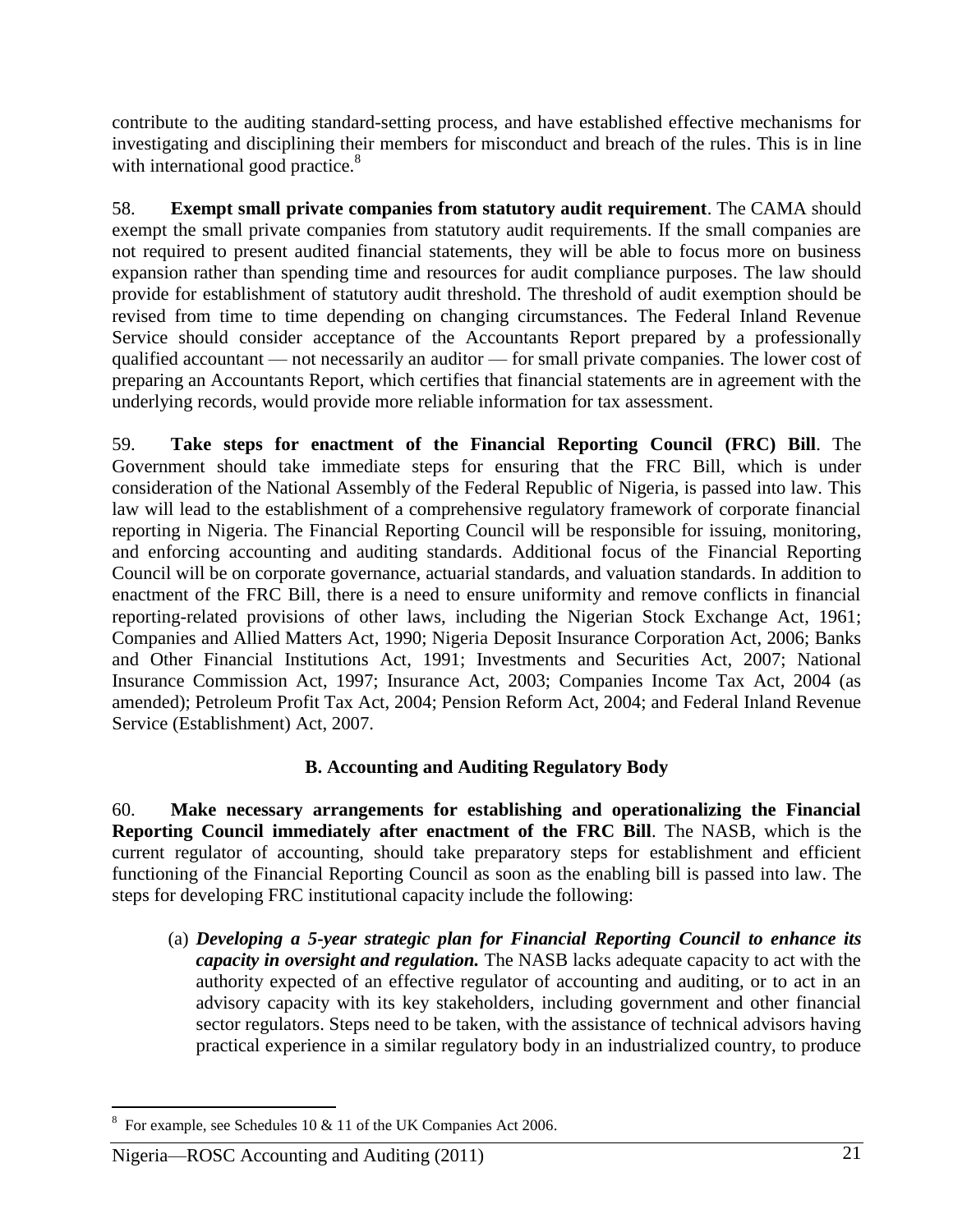a 5-year strategy that will show a strong technical authority and the transformative strengthening in the foreseeable future of the Financial Reporting Council.

## (b) *Arranging for high-quality review of financial statements of the public interest entities, which would entail:*

- *(i)* Developing detailed workflows to be adopted by the Financial Reporting Council for carrying out activities in connection with the monitoring and enforcement of IFRS, with particular focus on the quality of financial reporting of corporate entities in general and public interest entities in particular, including:
	- Development of a review program of annual financial statements based on risk assessment;
	- When and how to conduct investigations concerning infractions in the financial statements that come to its attention, whether in the course of regular reviews or through complaints;
	- Ensuring findings of the financial statements review are brought to the attention of other relevant financial sector regulatory authorities so that they can decide whether disciplinary or other sanctions should be applied;
	- Guidance to the preparers of financial statements on steps to foster the consistent application of financial reporting requirements and to improve the compliance of corporate financial statements with reporting requirements;
- $(ii)$  Preparing detailed "how to" work manual(s) for conducting financial statement reviews.
- *(iii)* Organizing hands-on training for FRC specialists on conducting financial statement review.
- (c) *Putting in place arrangements for high-quality practice review of the practicing auditors.*

61. **Address all key drivers that affect audit quality, including leadership, audit methodologies, competencies and skills, quality control, and external review, in the capacitybuilding activities to launch a strong Financial Reporting Council.** The objective of audit practice review is to ensure that the auditors comply with applicable quality control standards, auditing standards, and codes in order to provide reasonable assurance that the information presented in the audited financial statements is reliable. In order to meet this objective, the preparatory activities for building a strong Financial Reporting Council should include providing on-the-job training to relevant FRC staff and guiding local audit firms in the development of a quality control system for their auditing services by developing trainings on quality control and provision of implementation guidance and tools. These activities should also include delivering workshops and imparting hands-on training to local audit firms on improving quality of audit. Specific capacity-building activities include:

(a) *Develop detailed workflows* to be adopted by the Financial Reporting Council for carrying out activities in connection with the monitoring and enforcement of ISA and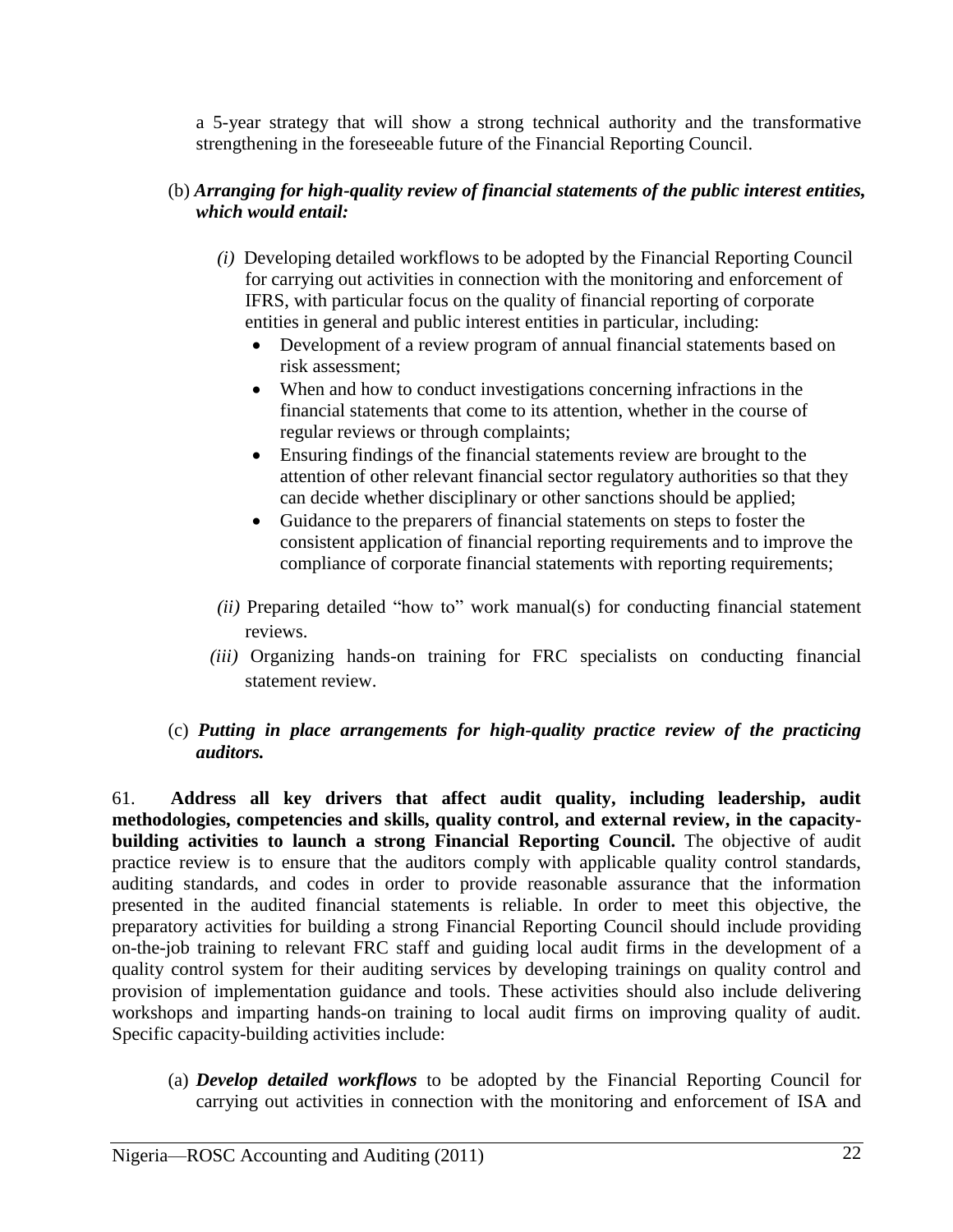ISQC, with particular focus on enhancing the audit quality of the corporate entities in general and public interest entities in particular;

- (b) *Develop methodologies* for carrying out monitoring and enforcement activities with regard to auditing standards and codes of professional ethics, including samples of checklists, and penalty guidelines;
- (c) *Prepare detailed how-to work manuals* for conducting audit quality reviews;
- (d) *Organize hands-on training* for the FRC specialists on conducting audit quality reviews, specifically providing the FRC specialists with the technical and practical knowledge and experience (including on-the-job training) to evaluate efficiently the audit firms' quality assurance systems;
- (e) *Develop and disseminate guidelines* for local audit firms on implementing in-house quality assurance systems (including those for smaller firms).
- (f) *Deliver quality assurance workshops* to assist local audit firms in implementing their in-house quality assurance systems.

62. **The Financial Reporting Council should develop a collaborative arrangement with each of the key financial sector regulators — CBN, NDIC, SEC, and NAICOM.** The financial sector regulators rely on audited financial information in meeting their regulatory objectives; such information is, in many cases, used as the basis for determining regulatory capital. In order to be confident that the supervisory efforts and policy proposals based on audited financial information are appropriate, these regulators need to have confidence in the information provided in audited financial statements. This calls for a formal arrangement of collaboration between the accounting and auditing regulator (FRC) and the financial sector regulators. The arrangement, through memorandum of agreement or other instrument, should enable operational-level collaboration, including participation of individual financial regulator's inspector/supervisor in a FRC team, for conducting financial statement review of the respective regulated entities. This will enhance the quality of financial statement review of banks and other financial sector entities. Moreover, exchange of confidential information and the mechanism of effective enforcement of financial reporting requirements should be included in the collaboration arrangement.

63. **Take practical steps for implementation of the road map to IFRS conversion**. A Committee operating under the NASB prepared the road map in January 2010. It was adopted at the highest level of Nigerian Government in November 2010. Because of the delayed start, it was not possible to achieve the milestones for 2010. Moreover, the road map does not provide clear direction about the ways and means of achieving the milestones. In this context, institutional arrangements need to be put in place for enhancing technical capabilities of the preparers, auditors, and regulators with regard to the practical aspects of IFRS implementation. These efforts should address various issues concerning the challenges of proper compliance with the applicable IFRS requirements. These issues include:

(a) Arrangements for ensuring local availability of all IFRS exposure drafts and final versions. Teachers, students, trainee accountants, professional accountants, and all other interested parties should have easy access to IFRS and related IASB pronouncements, and be trained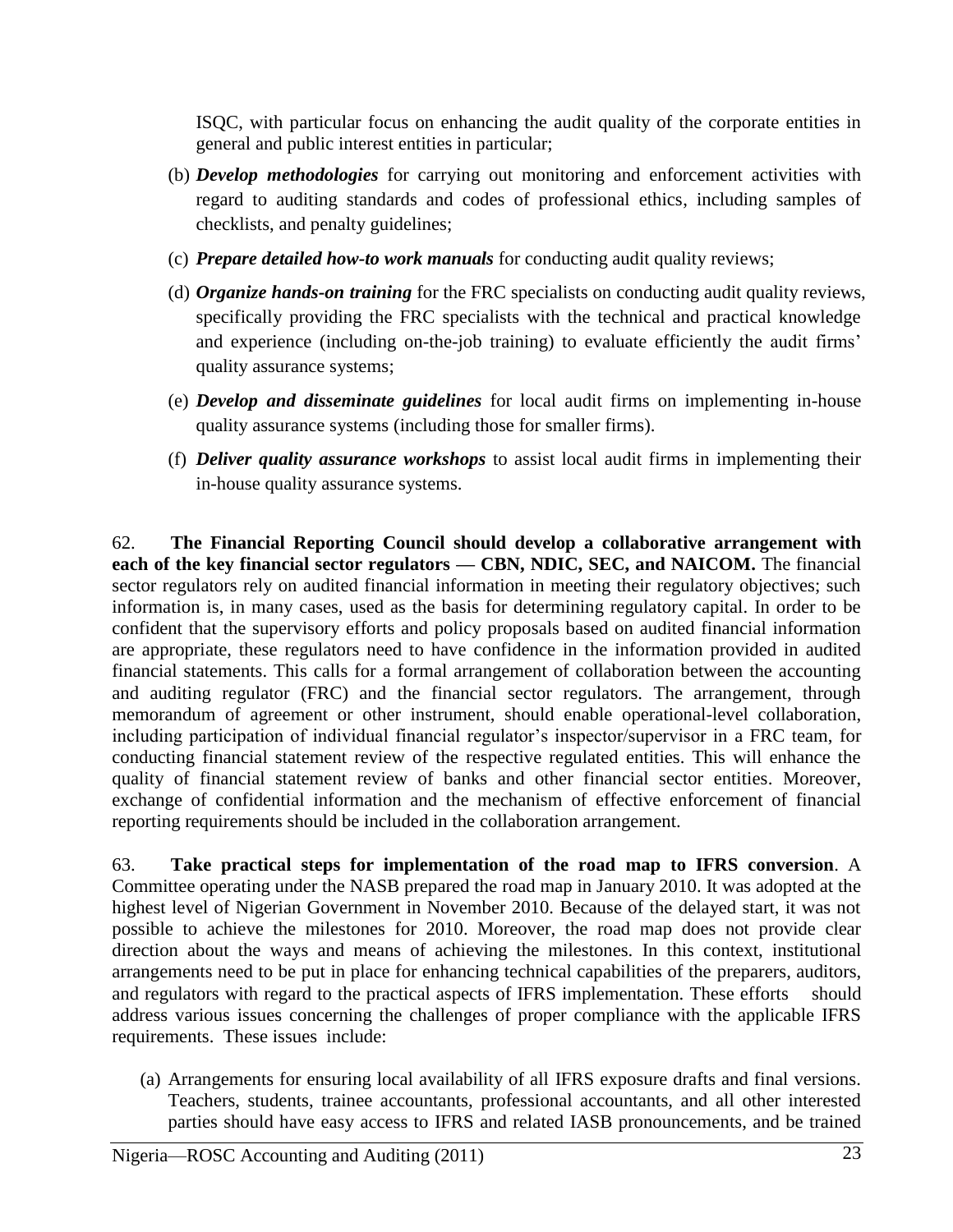on new and revised IFRS on an ongoing basis, as needed, to assist them in understanding the standards and properly implementing them in the course of their activities.

- (b) Ensure institutional arrangements/frameworks and due processes are adequate, flexible, and credible for robust review, development, and public scrutiny of international standards.
- (c) Clarify the role of the NASB (FRC in future) in the new environment of international standard-setting and full observance in Nigeria by defining in particular the scope of its role, especially in relation to reviewing new and amended IFRS; providing comments on IASBissued exposure drafts; and issuing interpretations, guidance, and the basis of conclusions.
- (d) Ensure that the NASB/FRC is adequately resourced.
- (e) Ensure that accounting standard-setting in Nigeria is aligned fully with IASB work plans and that IASB activities are monitored and tentative IASB decisions examined so that the applicable Nigeria accounting standards are issued at the same time as IASB-issued standards.
- (f) Establish the basis on which accounting standards from other jurisdictions may be applied by preparers, where there may be no IFRS for particular types of transactions.
- (g) Recognize that the IFRS are principles based and will require preparers to apply judgments when using the standards. The NASB/FRC should clarify the degree to which guidelines may be issued in Nigeria and the criteria on which these may be developed and issued.
- (h) There should be awareness programs anchored by the Small and Medium Enterprise Development Agency of Nigeria (SMEDAN) and the professional accountancy bodies to sensitize the small and medium-size enterprises on the application of IFRS for SMEs.

64. **Make arrangements for mandating the application of current ISA and ISQC**. After establishment of the Financial Reporting Council, arrangements should be put in place for issuance of all the current ISA and ISQC, as mandatory auditing and quality control requirements in Nigeria. The Financial Reporting Council should establish mechanisms to review and adopt new and revised versions of ISAs and ISQC 1 in an ongoing manner. When IAASB updates existing standards and issues new standards, these should be immediately disseminated as local requirements. In order to facilitate this process, the Financial Reporting Council should issue locally the IAASB-developed exposure drafts and encourage the local audit practitioners to analyze the exposure draft and provide comments for transmittal to the IAASB. This process will enable Nigerian audit practitioners to gain advance exposure to an international standard while it is in the making. Until the establishment of Financial Reporting Council, the professional accountancy organizations, ICAN and ANAN, should require their members to comply with the current versions of ISA and ISQC 1.

# **C. Professional Accountancy Body**

65. **Develop the accountancy profession to serve both private and public sectors of the economy**. There is broad consensus among key international stakeholders that a professional accountancy body's members should have technical capabilities to provide professional services in both private and public sectors of the economy. From this perspective, both professional accountancy organizations, ICAN and ANAN, should create and maintain the technical and research capacity to meet the needs of both sectors. This would include, for example, developing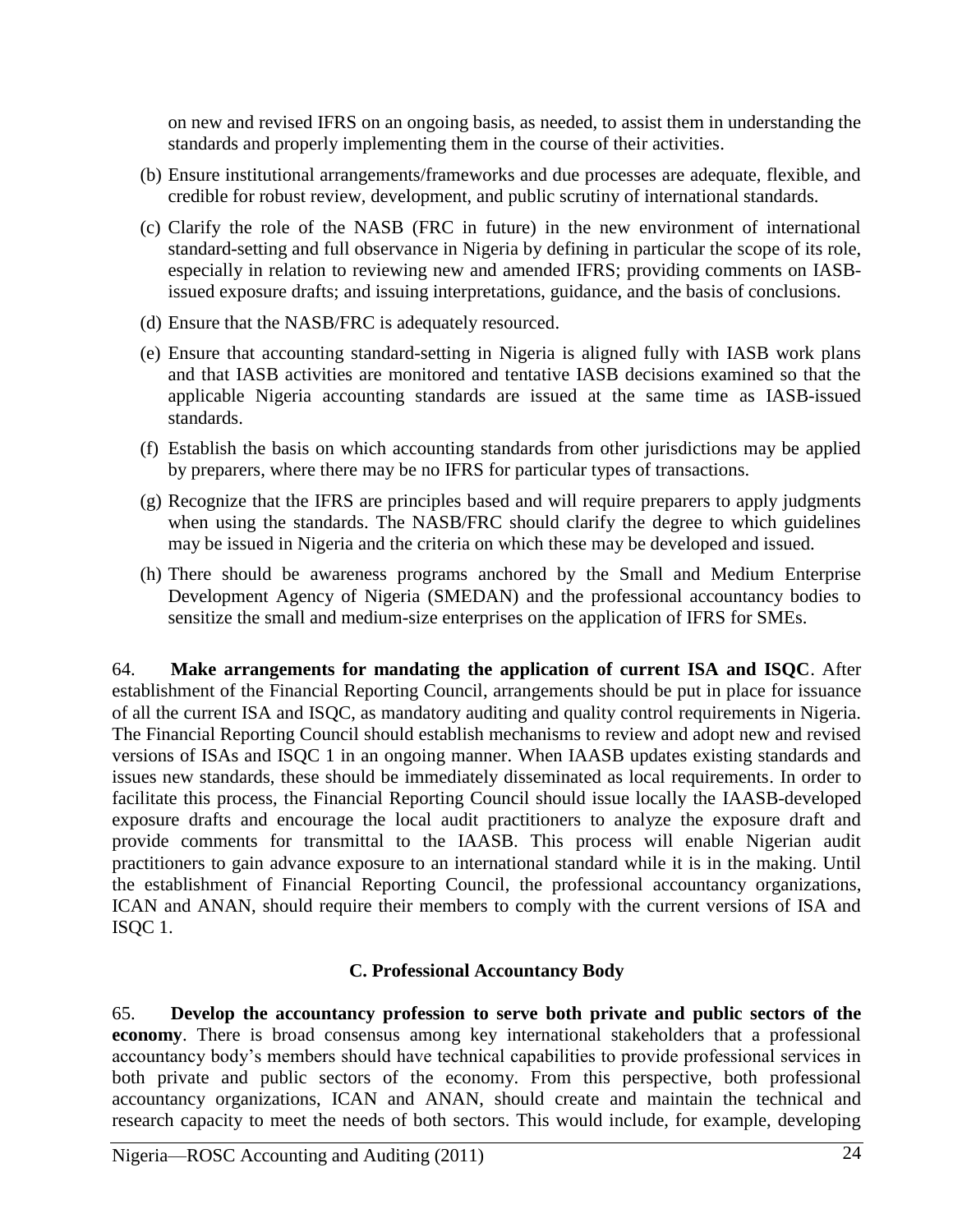and maintaining expertise in both IFRS and International Public Sector Accounting Standards, as well as in auditing, ethics, and education standards as applied to both sectors. Increased focus by both the professional bodies on serving private and public sectors of the economy will greatly contribute to a sustainable and internationally respected accountancy profession, which is a critical feature of any well-functioning economy.

66. **Strengthen institutional capacity of ICAN with the help of a twinning partner to enhance the degree of compliance with IFAC Statements of Membership Obligations.** The rapidly changing environment and especially the latest global financial crisis, revealed new areas of need and highlighted the importance of strong audit profession, which is monitored and constantly upgraded. Particularly when rules of the game often change, a regular retooling and upgrading of the professional accountancy organization and knowledge of its professional members is crucial. For these reasons, ICAN needs to further strengthen its institutional capacity with the assistance of a twinning partner (a strong IFAC-member body) and make progress to further meet the SMO requirements. This phase of capacity building should be based on experience in Nigeria and elsewhere, and in particular focused on the following: (a) Completing the improvement of the accountancy education system in accordance with the International Education Standards issued in August 2009 as well as subsequent versions; (b) Adopting ISQC 1, which became effective mid-December 2009, and establishing ongoing mechanisms for adopting new and revised versions of ISQC; and (c) Observing results of the self-assessment by ICAN under the IFAC compliance program and its action plan, which was approved in May 2009.

67. **Build institutional capacity of ANAN, with the help of a twinning partner, to meet the requirements of obtaining IFAC membership**. In this regard, ANAN would need to put in place institutional arrangements for fulfilling IFAC membership requirements, focusing on various areas including strengthening accountancy education requirements, establishing mechanisms for adopting the requirements of the IESBA Code of Ethics on an ongoing manner, assisting with the implementation of accounting and ethics standards, and strengthening the investigation and disciplinary mechanisms. A twinning arrangement needs to be developed with a strong IFACmember body with a mission and vision similar to that of ANAN. At the beginning of implementing the twinning program, the ANAN Council should work with the twinning partner to develop a strategic plan, within the framework of its enabling act. The strategic plan will guide and drive ANAN activities and priorities for a specified period. The strategic plan will also help to ensure that key ANAN leaders are following the same course. This will serve as the guidepost for the whole organization, including Council, Committees, and staff, whose activities and priorities should support overall ANAN strategic direction.

68. **Pursue vigorously the current ICAN initiative to improve the quality of audit firms to engender quality services.** Those situations where small audit firms perform bookkeeping and auditing services for the same entity do not generate reliable financial statements. Small commercial entities should be encouraged to hire accounting personnel, and small audit firms should recruit adequate numbers of competent audit professionals.

## **D. Financial Sector Regulators**

69. **Fast-track the current joint initiative of CBN and NDIC to support the implementation of IFRS in banking sector in order to meet the mandatory IFRS adoption**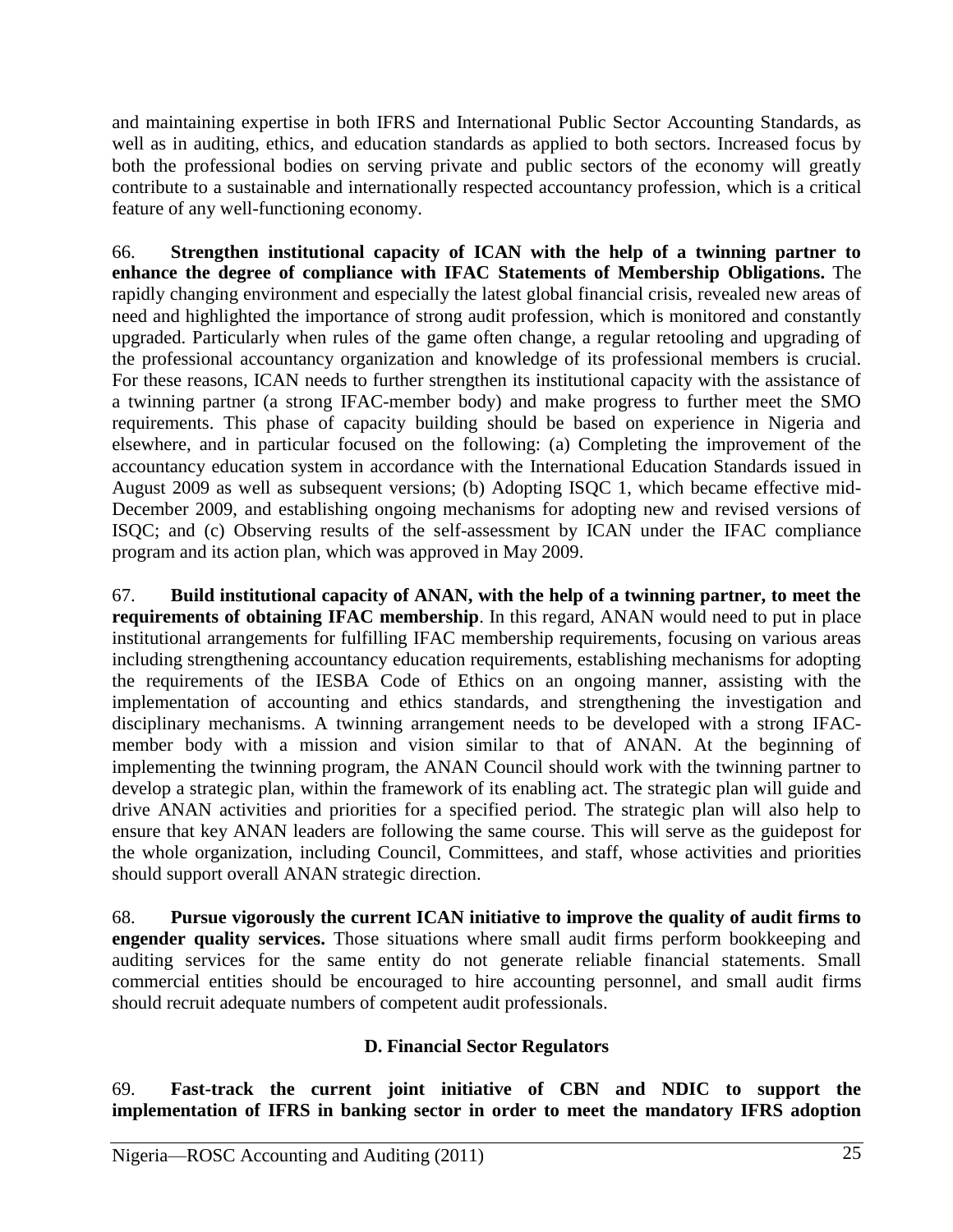**effective deadline of January 1, 2012.** An invitation for submission of expression of interest by potential consultants was published on March 7, 2011. The main objective of this consultancy is to "guide the banking sector, towards a seamless and orderly implementation of IFRS in Nigeria." It seems that the gap assessment and determination of ways and means of bridging the gap would be difficult to complete in time to prepare the banks for meeting the scheduled effective date. The same consultants would also provide assistance to the supervisory personnel in CBN and NDIC to build their technical capabilities with regard to IFRS. In order to effectively implement IFRS, the banks will need to upgrade operations regarding system development, human resource development, and hardware and software procurement. The banking regulators will also need their own capacity building. In order to facilitate quick completion of preparatory work for IFRS implementation in banks, the regulators and others would benefit from drawing on the experience of IFRS implementation in some local banks during 2009-2010.

70. **Develop IFRS technical capacity in the Securities and Exchange Commission and other relevant regulatory bodies.** Immediate steps should be taken to prepare a team of IFRS experts at the Securities and Exchange Commission. These experts will be able to effectively carry out activities at the Commission, in collaboration with NASB/FRC, with regard to ensuring IFRS compliance by the quoted companies. The quoted companies in Nigeria will be required to follow IFRS when it goes into effect on January 1, 2012. In order to support activities toward making this happen, the Securities and Exchange Commission should take steps like that of the CBN/NDIC joint initiative earlier mentioned. Similar IFRS technical capacity building is necessary in NAICOM, Nigeria Stock Exchange, Federal Inland Revenue Service, and Corporate Affairs Commission.

## **E. Professional Education and Training**

71. **Provide appropriate training and education arrangements in all parts of the country to facilitate IFRS application by corporate entities in Nigeria**. The adoption and implementation of IFRS in Nigeria will be effective if corporate entities and their auditors have been thoroughly trained in IFRS and if investors and other users of the financial statements, such as analysts and rating agencies, have been adequately brought up to date with knowledge of the practical aspects of IFRS. However, the curricula, whether in academic or professional environment, received by most accountants in Nigeria include study of Nigerian Statement of Accounting Standards but does not include IFRS similarly. Those specialists such as actuaries and valuation experts who are engaged by corporate management to assist in measuring certain assets and liabilities should undertake comprehensive IFRS training. Professional associations and industry groups should integrate IFRS into their training materials, publications, testing, and certification programs. More importantly, all colleges and universities in the country should prioritize the inclusion of IFRS in their curricula. Moreover, the curricula of professional examinations should focus prominently on IFRS requirements. Continuing professional development programs of professional accountancy organizations should include practical aspects of IFRS implementation appropriate to the Nigerian business environment.

### 72. **Enhance the academic and professional education and training by considering the following:**